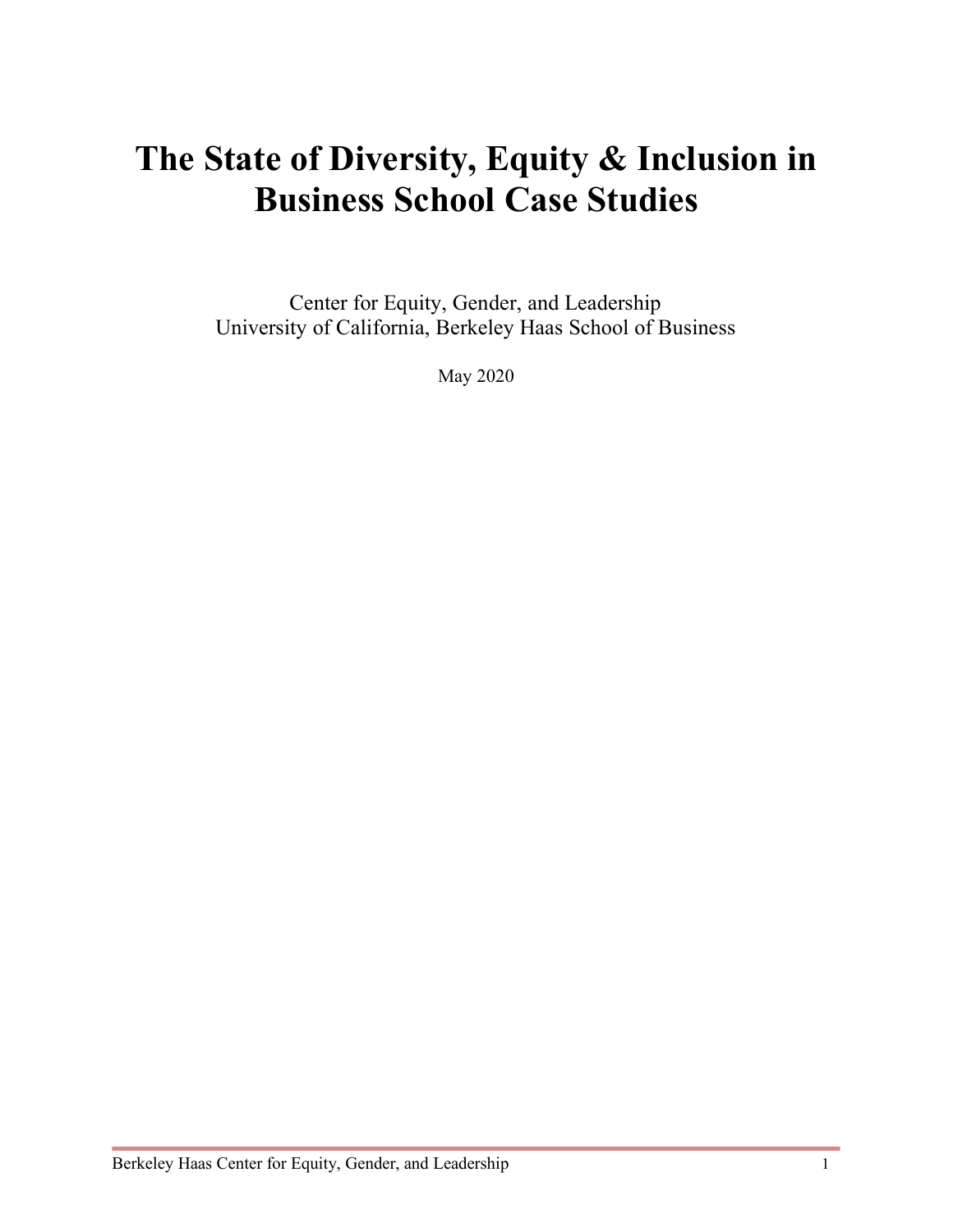| <b>BACKGROUND</b>                                                                                         | 3  |
|-----------------------------------------------------------------------------------------------------------|----|
| Lack of Diversity in Published Case Studies                                                               | 3  |
| Why do Business Schools Need More Case Studies with Diverse Protagonists & Case Studies on DEI<br>Topics? | 4  |
| <b>METHODOLOGY</b>                                                                                        | 5  |
| <b>FINDINGS</b>                                                                                           | 7  |
| Protagonist Identities in Published Case Studies                                                          | 7  |
| Findings in Case Studies with Diverse Protagonists                                                        | 8  |
| Disciplines                                                                                               | 9  |
| <b>Industries and Sectors</b>                                                                             | 9  |
| Geographic Breadth                                                                                        | 10 |
| Findings in Diversity, Equity, and Inclusion (DEI) Related Case Studies                                   | 11 |
| Identity/ies of Focus                                                                                     | 11 |
| Target Segment/Population                                                                                 | 12 |
| Topics                                                                                                    | 13 |
| Geographic Breadth                                                                                        | 16 |
| <b>Industries and Sectors</b>                                                                             | 16 |
| <b>LIMITATIONS</b>                                                                                        | 17 |
| <b>DISCUSSION</b>                                                                                         | 19 |
| <b>APPENDIX</b>                                                                                           | 25 |

TABLE OF CONTENTS

This report was written by Genevieve Smith and Diana Chavez-Varela with valuable feedback provided by Kellie McElhaney, Jennifer Wells, and Laura Kray from the Center for Equity, Gender, and Leadership at UC Berkeley Haas School of Business.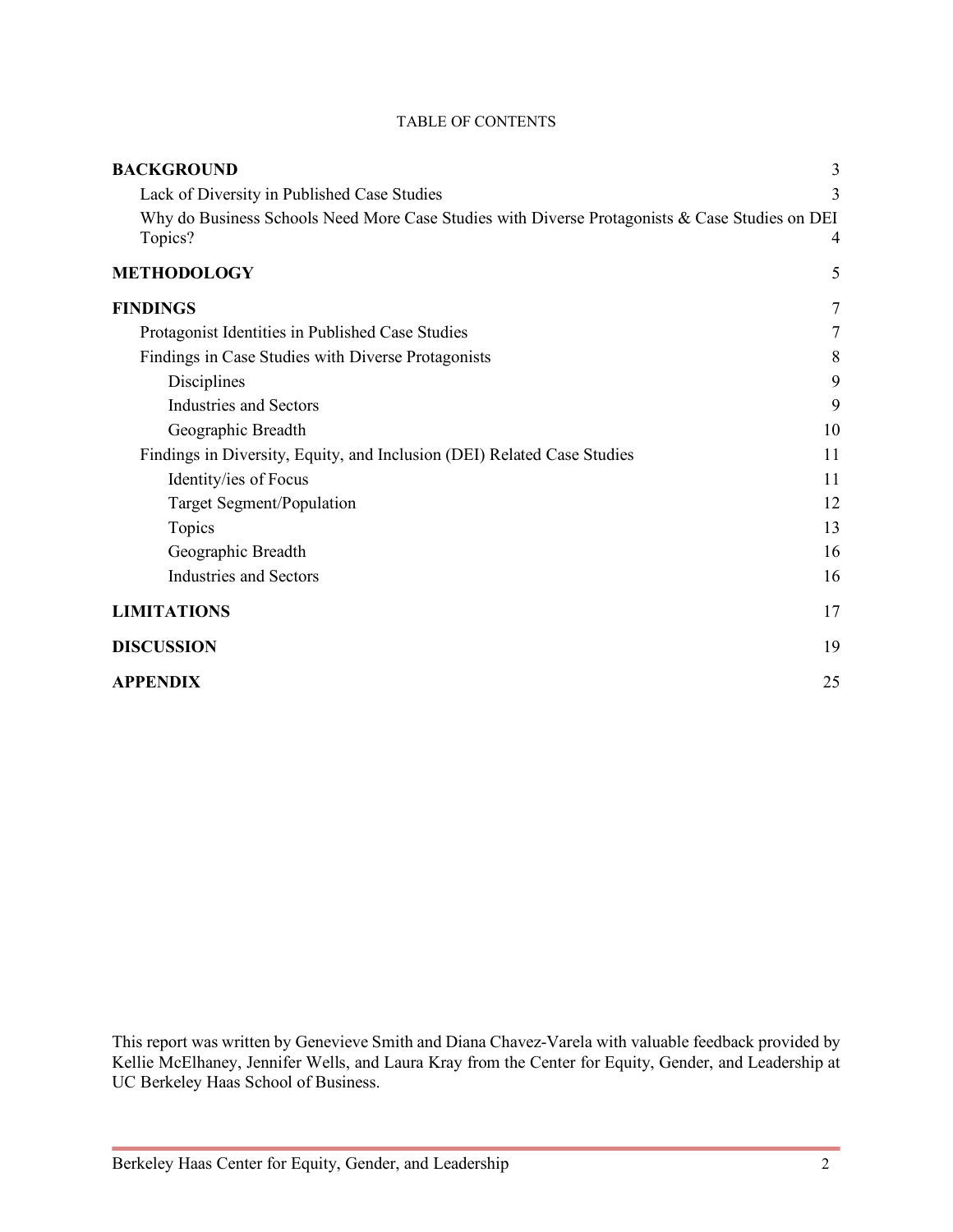# **INTRODUCTION**

Case studies – using real life business situations or imagined business scenarios – are a key pedagogical tool for instruction within management education programs. Case studies are effective and important teaching tools that inform students about business processes, decision making, strategy, and leadership and management challenges. The extent to which case studies are used varies among schools, with Harvard leading the way at an estimated 80% of teaching in its MBA program delivered through case studies as of 2012.1 However, published case studies used in business schools globally primarily include white male protagonists<sup>2</sup> and often do not incorporate key topics related to diversity, equity and inclusion (DEI) that are critical for businesses in an increasingly interconnected world and society. Furthermore, while there has been some effort to enhance the number of case studies with diverse protagonists in particular, this does not necessarily translate to an increased use of these types of case studies in classroom settings as professors often use the same case studies over time.

The Center for Equity, Gender, and Leadership (EGAL) at the UC Berkeley Haas School of Business sought to fill this gap by creating a compendium including: (a) case studies with diverse protagonists, and (b) case studies that build "equity fluency" by focusing on DEI-related issues and opportunities. The goal of the compendium is to support professors at the Haas Business School and business schools globally to identify cases they can use in their own classrooms, and, ultimately, contribute to advance DEI in education and business. The creation of EGAL's Case Compendium highlights patterns within published case studies that focus on DEI and/or depict diverse protagonists. This brief will present an analysis of the trends in 1) DEIrelated case studies and 2) Case studies with diverse protagonists. In discussing diversity, we define diversity as incorporating the wide variety of shared and different personal and group characteristics among human beings (including but not limited to *Race, Ethnicity, Gender, Age, Ability, Religion, Sexual Orientation, Socio-economic Status*, etc.).

# **BACKGROUND**

# **Lack of Diversity in Published Case Studies**

While the numbers vary slightly and vary depending on the platform that case studies are accessed from, the conclusion remains the same – there is an immense lack of diversity in published case studies. Of the approximately 19,000 cases on Harvard Business Publishing (HBP) Education cases<sup>3</sup> (which comprise  $\sim$ 80% of cases used in business schools globally by some estimates), previous HBS faculty have estimated that  $1\%$  as of 2017 include a black executive as a protagonist or central decision-making figure<sup>4</sup> (From our own findings, approximately 1.3% of cases on HBP appear in searches for "African American" or "Black"). An analysis of 73 award-winning and best-selling cases from the Case Center (another main distributor of case studies for business schools) between 2009-2015 revealed that women are protagonists in only 11%.<sup>5</sup> It is unclear how many of these case studies include a protagonist that experiences overlapping forms of discrimination – for example, an under-represented minority (URM) and female – illustrating the likely extreme lack of intersectionality.<sup>6</sup> There is limited information on the percent or number of cases that incorporate concepts of DEI – and when they do, these are often in case studies focused on issues and implications for Human Resources (HR).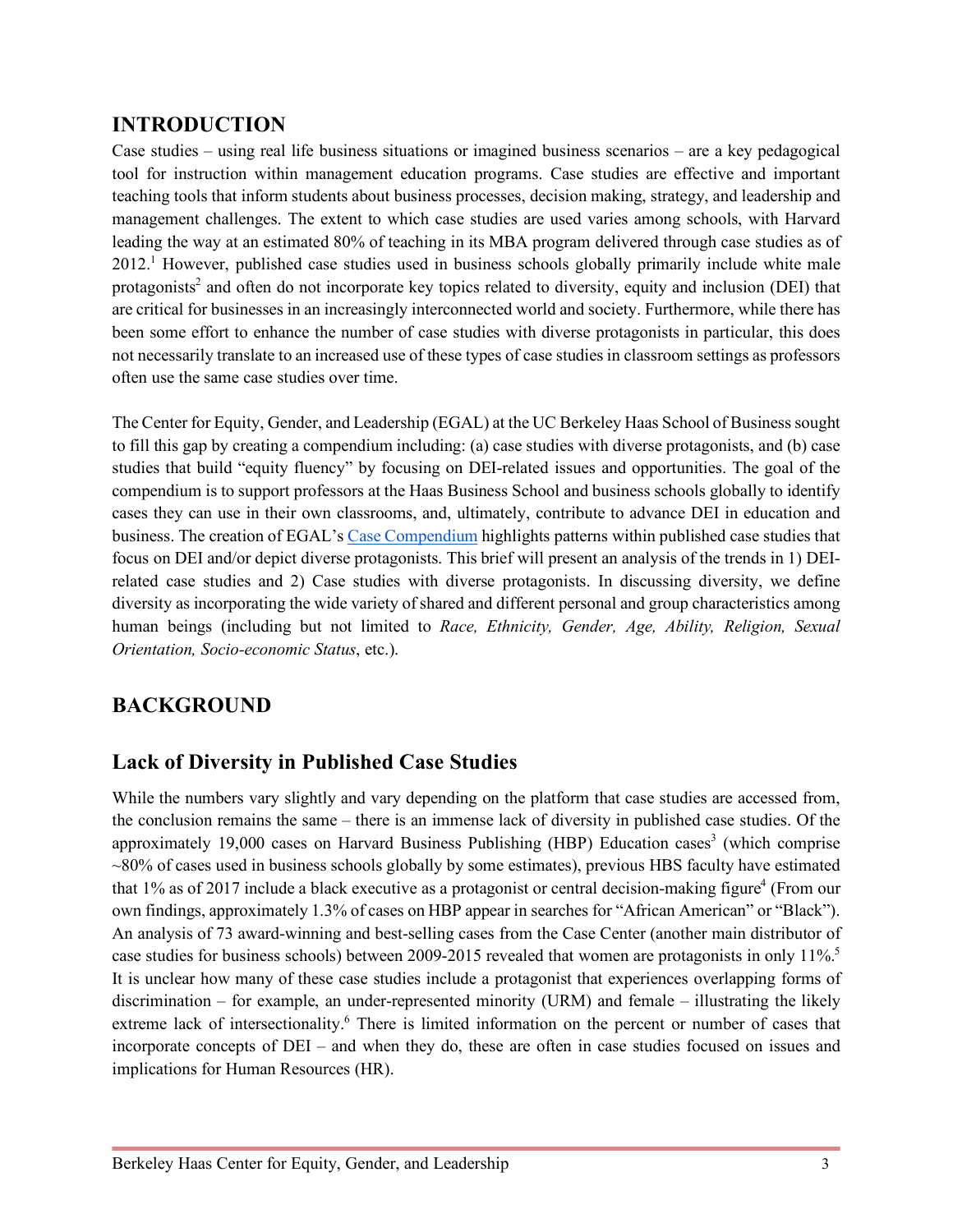# **Why do Business Schools Need More Case Studies with Diverse Protagonists & Case Studies on DEI Topics?**

The lack of diverse protagonists in cases perpetuates and reinforces a status quo in which traditional business leaders are primarily both male and white. This perpetuates the idea that men are at the center of business and unintentionally depicts strong business leadership as masculine. Showing one model of leadership implicitly signals that women are not suited for leadership and deprives students of alternative role models for leadership identities.<sup>7</sup> Further, even when cases have protagonists that are not white men, case studies often perpetuate harmful stereotypes and gender norms such as women depicted as more emotional, less visionary and less agentic than men.<sup>8</sup> Graduate students exposed to case studies with diverse business leaders may benefit from a role model effect in which students relating to those diverse leaders can have better self perceptions and are more confident<sup>9</sup>, as well as perform better.<sup>10</sup>

The lack of case studies on DEI topics has implications for preparing students adequately for their corporate leadership roles. There are various business benefits for organizations and individuals to promote DEI. While this brief will not delve into the business case for diversity, at its core, increasing diversity at organizations is associated with the diversity dividend<sup>11</sup>, i.e., the increase in profits for organizations with more equitable demographics that comes from having a wider range of fresh ideas and backgrounds from which to draw.<sup>12</sup> In addition, more equitable organizations can reduce the incidence of sex-based and other forms of harassment, and thus the associated costs, including reductions in workers' productivity, loss of workers who quit or transfer in the face of harassment and reduced ability to recruit top talent due to reputational damage. Interestingly – and more specific to gender – promoting gender equity and changing the definition of manhood might also help organizations behave more ethically<sup>13</sup> and improve their longterm returns.14 Beyond promoting DEI in the workplace, companies can also benefit from promoting DEI in their supply chains, as well as in the marketing, sales and distribution of products and services. For example, Unilever's purpose driven brands (which are linked to social purposes related to DEI and/or environmental sustainability) are growing 69% faster than the rest of the business and delivering 75% of the company's growth.15 As an additional example, Google has and continues to expand its positions with a focus on "equity" across business functions. Teams (some new and several expanding) include, for example: Equity engineering, Inclusive products, Machine Learning Fairness, D&I, and more. The rapid expansion of positions linked to equity include HR / DEI but span beyond. In the Bay area, technology is linked to various implications for equity and inclusion alongside risks and businesses for opportunities.This is further reflected in the 2019 statement from the Business Roundtable reflecting on the purpose of business to commit to supporting all stakeholders, not just shareholders.

Integrating case studies related to diversity, equity and inclusion can (1) foster cultural sensitivity among students<sup>16</sup>; (2) equip students to manage real-life scenarios in which varying perspectives and lived experiences come into play; (3) prepare students for increasingly diverse workplaces where DEI is a strategic advantage; and (4) learn about critical and timely strategies to promote equity and inclusion throughout the business value chain - from leadership ranks and the workplace through developing, marketing and distributing products and services.

Finally, business schools are increasingly prioritizing advancement of DEI in recruitment, the learning environment and in curriculum. Within the top 10 business schools of the world, although there is an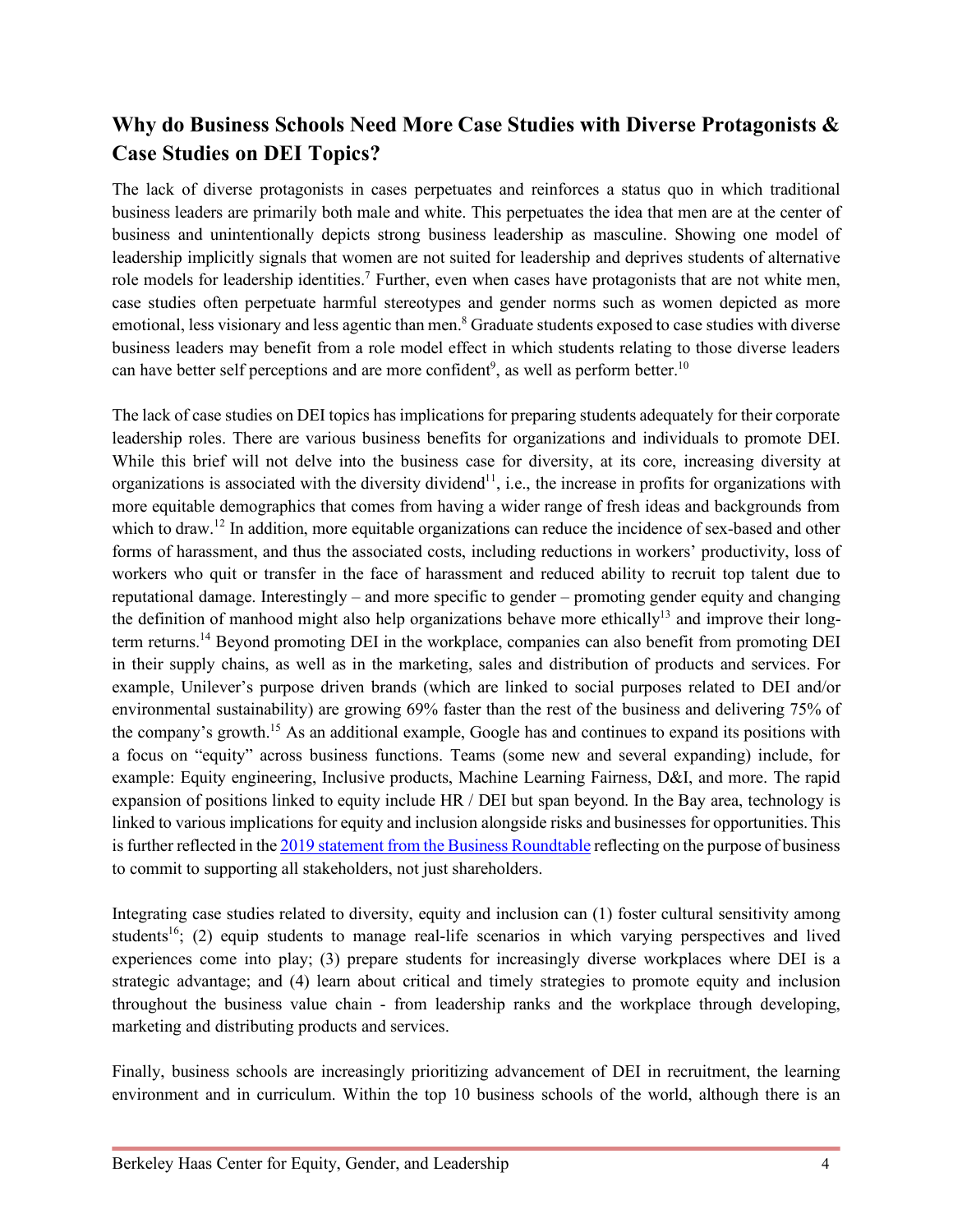increase in acceptance of candidates representing a wide range of profiles through initiatives such as Minority Recruitment Programs,<sup>17</sup> gaps remain. In the United States, the average proportion of international students in the Financial Times' 2019 top MBA schools was 36.4%, while women account for 34.8% of MBA classes at US schools on average.<sup>18</sup> For US ethnic minorities<sup>19</sup>, at the top 10 business schools, numbers fluctuate between 19.5% (Dartmouth Tuck) and  $34.1\%$  (Penn Wharton).<sup>20</sup> Numbers of Black American students are not shared across all schools, but at Harvard Business School 5% of students in 2019 were Black, which was the same as in 2008.<sup>21</sup> This number is reflected in GMAT examinations, where only 8% were Black Americans in 2016.22 The knock on effect is the industry pipeline - only 3% of executive and senior-level positions within private industry are Black Americans, with 4% for Hispanic Americans.<sup>23</sup> Increasingly, the graduate business education industry is recognizing the importance of improving the representation of more diverse perspectives in their curriculum.<sup>24</sup> Top MBA programs have affirmed their commitment to supporting diversity, equity, and inclusion through initiatives in their own community, teaching, and research as well as through the recruitment of diverse students, faculty, and staff. 25

Focusing specifically on UC Berkeley's Haas Business School, DEI is a clear priority of the school and Haas has a robust strategy to advance DEI. An integral part of this strategy is advancing recruitment of diverse students. Specifically related to case studies with diverse protagonists, as Haas continues to increase diversity among the student body it is critical these students see people similar to themselves represented as leaders in their business school curriculum. Furthermore, Haas also seeks to advance "equity fluency" among its students who represent current and future leaders in the business world globally. A term coined by EGAL, *Equity Fluent Leaders* understand the value of different lived experiences and use their power to address barriers, increase access, and drive change for positive impact. EGAL offers an EFL course, while Haas also has an EFL emphasis available for students. As a Center at Haas dedicated to educating EFLs to ignite and accelerate change, EGAL understands that the lack of case studies on topics related to DEI poses a critical impediment to achieving our goals and Haas' goals more broadly.

# **METHODOLOGY**

The objective of this project was to discover, select, categorize, and analyze case studies with diverse protagonists and case studies that build "equity fluency"<sup>26</sup> by focusing on DEI-related topics. Specifically, we sought to 1) create a Case Compendium<sup>27</sup> for faculty at Haas and business schools more broadly, 2) evaluate the trends and gaps among the case studies and 3) identify recommendations for writers of cases, faculty, students, and companies.

**Discovery & selection process of case studies:** To discover case studies specific, we began by collating a list of relevant publishers and repositories of business school case studies. Using our knowledge of influential case study repositories we identified  $20+$  leading publishers.<sup>28</sup> Then we used the following search terms in the search engines of each publisher: *underrepresented minorities*, *minorities*, *URMs*, *black*, *African American*, *Hispanic*, *Latino*, *Latinx*, *disability*, *women*, *gender*, *immigrant*, *refugee*, *asylee*, *LGBTQ+, lesbian, gay, bisexual, transgender, queer, diversity*, *inclusion* and *empowerment*. In addition to case studies, the search results included articles and journals, which needed to be screened. The first 10 Search Engine Results Pages (SERP)<sup>29</sup> for each website were reviewed in order of appearance (e.g., 100-120 cases) per search term. For Harvard Business School Publishing additional SERPs were reviewed given the sheer volume of cases on this platform. The algorithm of cases prioritized relevance and popularity of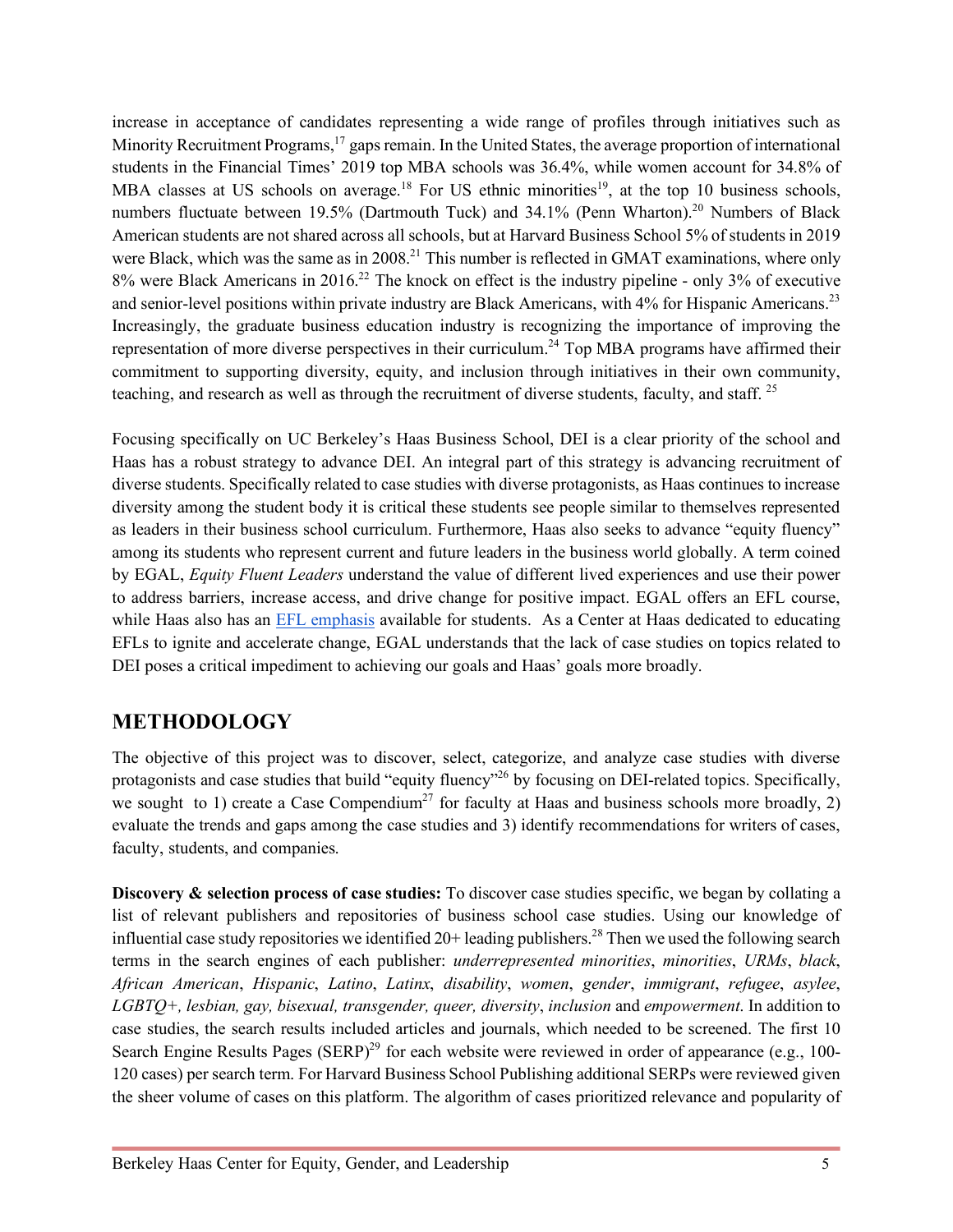the query. Using the search terms on different platforms revealed varied results in terms of the number of case studies with diverse protagonists and cases on DEI-related topics. Many searches resulted in less than 10 pages, in which case all pages were reviewed.

The results displayed on the SERP displayed the title of the case study, a link that pointed to the actual page on the Web, and a short description which shows the keywords that matched with the content.<sup>30</sup> Due to most portals' algorithms, each case study recommended similar cases with keywords related to the initial search terms.

The main platform where cases were gathered from is Harvard Business Publishing. Harvard Business Publishing is considered the leading provider of teaching materials for management education and comprises 80% of cases used in business schools globally by some estimates and includes cases from various institutions and partner collections.<sup>31</sup> Given that this publisher houses the vast majority of business school case studies online, we reviewed additional SERPs for this publication. We also searched for lists of relevant compiled case studies from the different publishers. There was one existing list of "Cases with Female Protagonists," compiled by the Harvard School Gender Initiative. Some cases included in this "Cases with Female Protagonists" list did not include a description of the protagonists' identity in the abstract of the case study, but were still categorized as Gender diversity. There was a lack of specific lists or sections highlighting case studies pertinent to issues of diversity, equity, and inclusion.

Given that the full case studies are behind paywalls, case studies were reviewed and selected based on their abstract. Cases that did not have an abstract could thus not be reviewed. Cases that included a description but did not include the learning objective were reviewed closely to determine if they were suitable for further analysis. In some cases, the search term "diversity" included phrases such as "diversified investment platform comprising hedge funds," "diversity of the investor base", and "a diverse profile." After close review, cases that did not refer to diversity as "DEI" were not included.

**Analysis of case studies:** To conduct analysis of the case studies, we categorized case studies in the following topics: Discipline, Industries and Sectors, Identity/ies of Protagonists (for diverse protagonist cases), Identity/ies of Focus (for DEI-related cases), and Geographic Breadth. Other information tracked on case studies includes Description of the Case Study, Learning Objective, Author(s), Publisher's Name, Publication Date, and Revision date (if applicable). The categories enable easier searching and selection of case studies for faculty based on their interests, as well as enable us to identify trends and gaps.

The list of industries and sectors was based on the U.S. Department of Labor Statistics<sup>32</sup> which includes ten main industries: Natural Resources and Mining, Construction, Manufacturing, Trade, Transportation, and Utilities, Information<sup>33</sup>, Financial Services, Professional and Business Services, Education, Health Services, and Social Assistance, Leisure and Hospitality, Other Services, and Public Administration.

The list of disciplines<sup>34</sup> were drawn from the University of Nevada's College of Business website, given its comprehension and detail.<sup>35</sup>Additional disciplines<sup>36</sup> were incorporated into our list based on the way publishers categorized the discipline of their case study. Potential core courses were drawn from UC Berkeley's Haas School of Business Full-Time MBA Core Curriculum.<sup>37</sup> See Appendix 1 for more details on each topic and categorizations. The list of disciplines includes: Accounting and Finance, Business and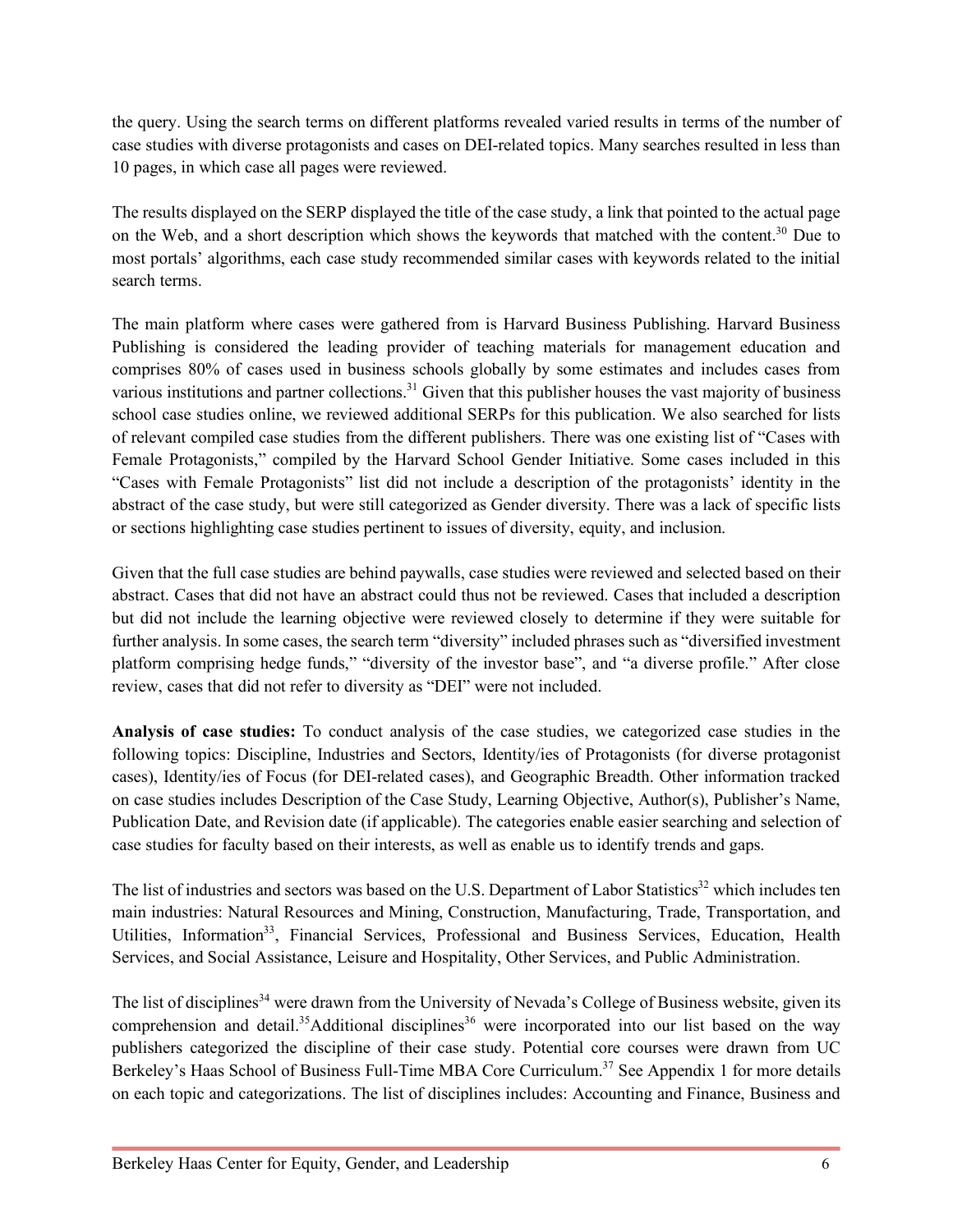Government Relations, Business Ethics, Business Information Systems, Economics, Entrepreneurship, General Management, Human Resource Management / Organizational Behavior, Information Systems, International Business, Law, Leadership, Marketing, Operations Management, Political Economy, Strategy, Supply Chain, and Negotiation.

The identification of identities was based on the description of the case study. We included the following identities in our compendium and analysis: Age, Asylee and Refugee Status, Gender, Immigrant/ Firstgeneration, Ability Status, Political Views, Race/Ethnicity, Religion/ Spirituality, Sexual Orientation, and Socio-economic Status. For the diverse protagonist cases, when not made explicit in the case study description, we tried to confirm diversity whether the individual was diverse in terms of race/ethnicity and gender through online research, but without self-identification of the referenced individuals, these categories are obviously subject to further inquiry. Not all cases disclosed how each protagonist identifies themselves and we did not make any assumptions based on their name. We recognize that people's diverse identity may be hidden, may be fluid or undefined, and/or cannot be simply categorized into "one bucket". We recognize this is limited as the description is likely not inclusive of the various identities a certain individual identifies with.

For each category, we counted the number of cases that applied to the different categorizations and then calculated percentages of occurrence from the overall number of case studies. The percentages are based on the percent the topic is present throughout the 215 cases for DEI-related cases or 215 cases for diverse protagonist cases. Some cases had multiple topics.

# **FINDINGS**

# A. **Protagonist Identities in Published Case Studies**

Before diving into an analysis of the case studies we collected in our Case Compendium, we provide estimates for protagonists of different identities in published case studies more broadly. Of our search terms, the greatest number of results on Harvard Business School Publishing for "main cases" was for "woman" at 550 results (or 2.8% of main cases on the platform). Adding results from the words "gender" and "she" brings the total "main case" results to 1826 (or 9.45% of total cases). Based on this, we can estimate 9.45% of cases have protagonists identifying as female on HBP. "African American" and "black" revealed 256 results (or 1.3% of main cases on the platform). These numbers match with prior estimates outlined in the background section. See Table 1 for a summary of search term results on HBP. This does not necessarily correlate to percent of cases with protagonists that identify according to these identities, but illustrates if those identities were mentioned in the case descriptions and serves as an estimate.

|                                 | Search term results in<br>"main cases" $(\#)$ | $\%$ of main cases (19327) | % of total search term<br>mentions (2950) |
|---------------------------------|-----------------------------------------------|----------------------------|-------------------------------------------|
| <b>Minorities</b>               | 140                                           | 0.72%                      | $5.84\%$                                  |
| <b>Black</b> ; African American | 256                                           | 1.32%                      | 10.68%                                    |
| Hispanic, Latino, Latinx        |                                               | $0.11\%$                   | $0.92\%$                                  |

## **Case study & identity search results in Harvard Business Publishing**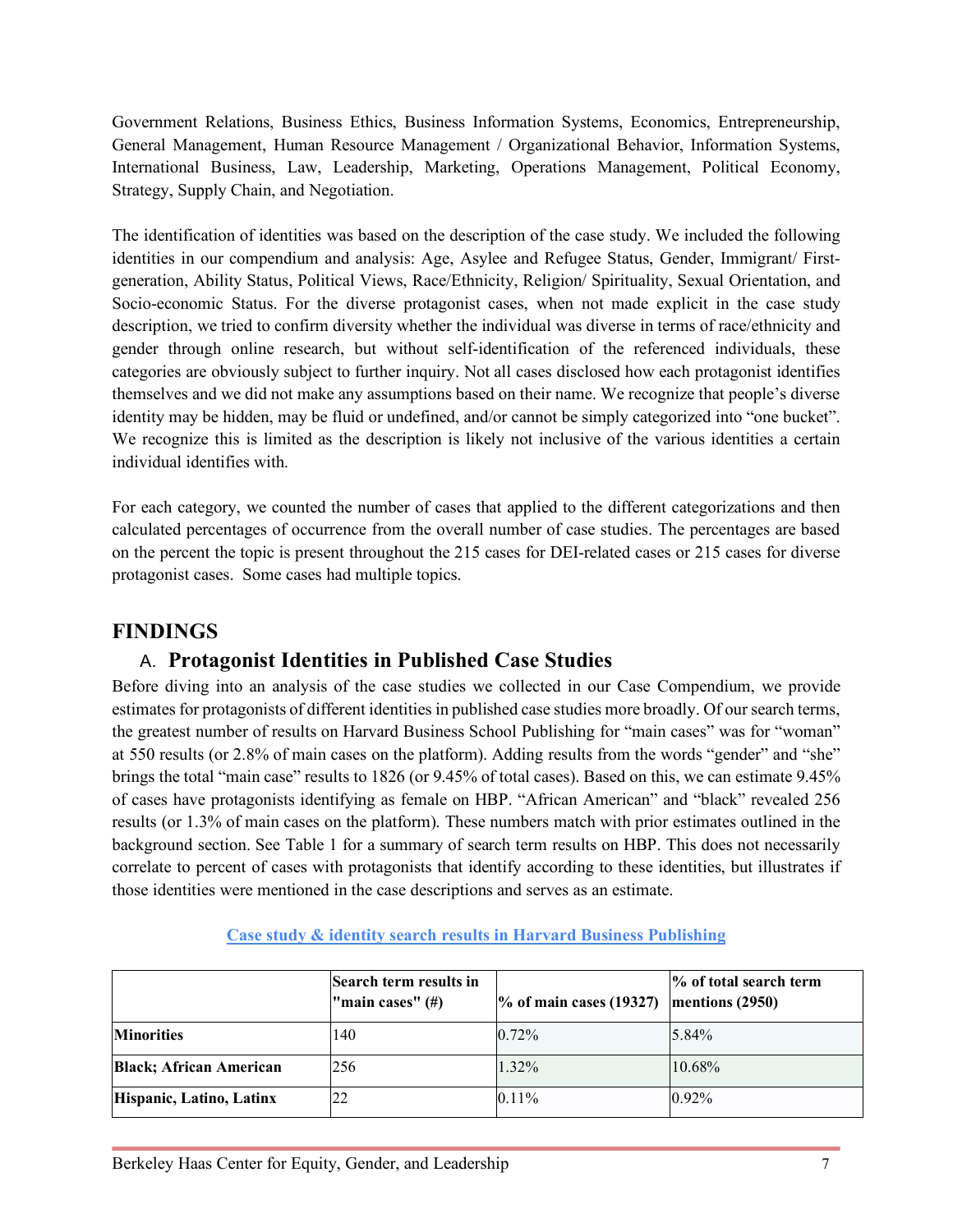| <b>Disability</b>                                     | 44   | $0.23\%$ | 1.84%      |
|-------------------------------------------------------|------|----------|------------|
| Women; gender; she                                    | 1826 | 9.45%    | $176.18\%$ |
| Immigrant; refugee; asylee                            | 45   | 0.23%    | 1.88%      |
| LGBTQ (Lesbian; gay;<br>bisexual; transgender; queer) | -64  | 0.33%    | 2.67%      |

| v<br>۰,<br>۰.<br>۰,<br>w<br>× |  |
|-------------------------------|--|
|-------------------------------|--|

# A. **Findings in Case Studies with Diverse Protagonists**

We catalogued 215 case studies with diverse protagonists". Diverse protagonists are defined case studies portraying people that are not in the predominant and/or most powerful identity groups of a particular sector. In North America, the word "diversity" is often strongly associated with racial diversity or gender diversity. Those are just two dimensions of human reality and two different identities. Diversity also includes differences in sexual orientation, income, ability, and other various domains.

Within the cases identified and entered in our case compendium (including cases from HBP among other publishers), we find similar rates to those identified in the search results. Of the 215 catalogued case studies, 83.72% portray a protagonist with Gender diversity and 28.84% portray a protagonist with diversity of Race / Ethnicity. Most case studies that had identity/ies of focus on Gender diversity had white female protagonists, while most case studies with race / ethnicity diversity were about men. Various case studies highlight more than one identity: 40 case studies (18.60%) explicitly highlight a protagonist with diversity reflecting both Gender and Race / Ethnicity.

| <b>Identity of Protagonist</b> | Number of occurrences in 215 cases | Percentage of 215 cases $(\% )$ |
|--------------------------------|------------------------------------|---------------------------------|
|                                | $^{(#)}$                           |                                 |
| Age                            | 12                                 | 5.58%                           |
| Asylee and Refugee             | $\overline{2}$                     | 0.93%                           |
| Gender                         | 180                                | 83.72%                          |
| Immigrant/First-generation     | $\theta$                           | $0.00\%$                        |
| Abilities                      | $\overline{2}$                     | 0.93%                           |
| <b>Political Views</b>         | $\overline{2}$                     | 0.93%                           |
| Race / Ethnicity               | 62                                 | 28.84%                          |
| Religious / Spiritual          | $\overline{2}$                     | 0.93%                           |
| <b>Sexual Orientation</b>      | 10                                 | 4.65%                           |
| Socio-economic                 | $\overline{2}$                     | 0.93%                           |
| Not specified / General        | $\theta$                           | $0.00\%$                        |

# **Diverse Protagonists Case Studies: Identity/ies of Protagonists**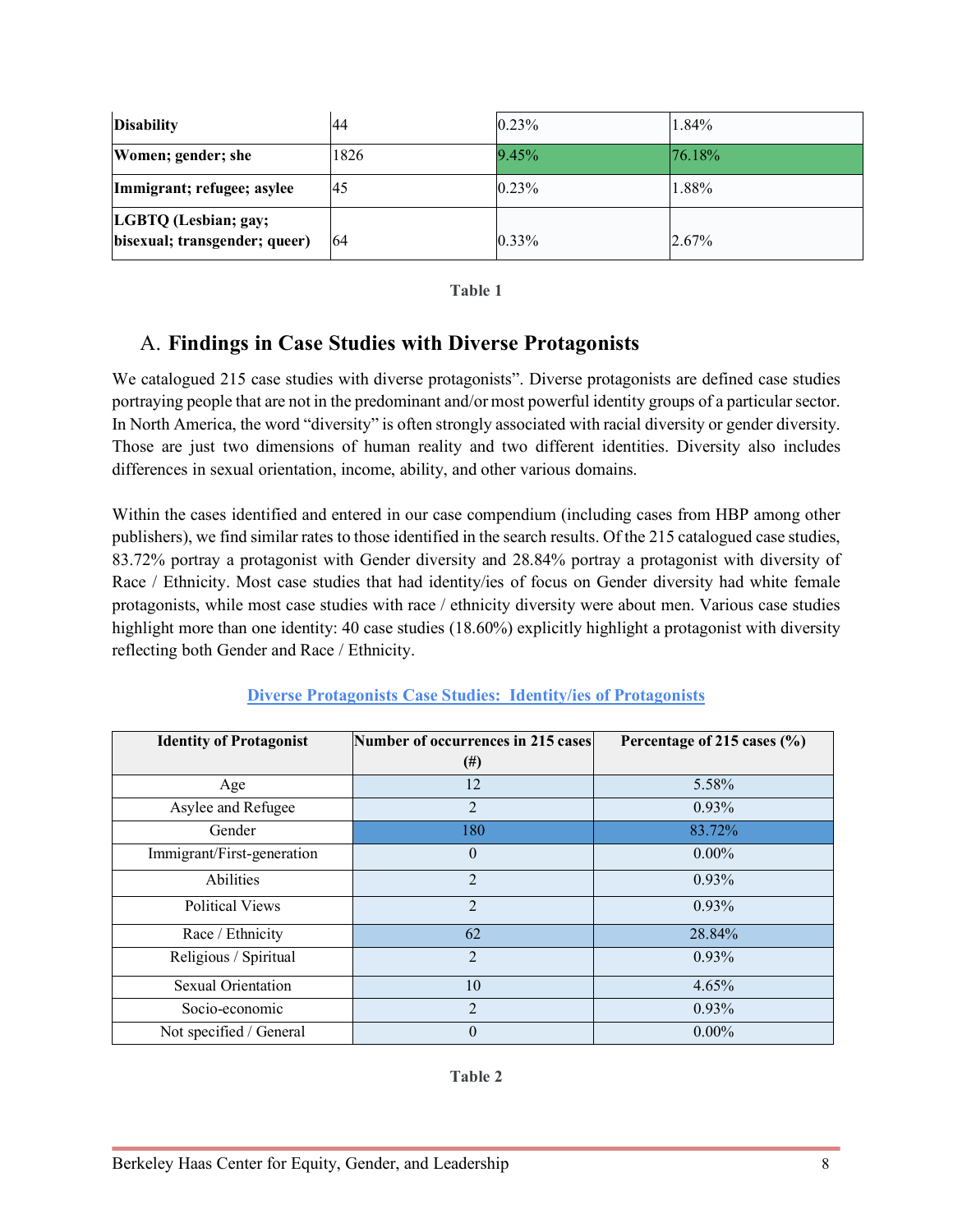Only 4.65% of the case studies provided examples of Sexual Orientation diversity. Only 0.93% of the case studies highlighted a character with Political Views, Religious / Spiritual, Abilities, Socio-economic diversity.

# *Disciplines*

The majority of disciplines that included diverse protagonists were Human Resources / Organizational Behavior (40%), Entrepreneurship (25.58%), Marketing (8.37%), General Management (6.51%), and Business Ethics (5.12%). None of the case studies included disciplines of Business Information Systems, Law, and Political Economy.

| <b>Discipline</b>                        | <b>Number of occurrences in 215 cases</b> | Percentage of 215 cases (%) |
|------------------------------------------|-------------------------------------------|-----------------------------|
|                                          | $(\#)$                                    |                             |
| Accounting and Finance                   | 11                                        | 5.12%                       |
| <b>Business and Government Relations</b> | 6                                         | 2.79%                       |
| <b>Business Ethics</b>                   | 11                                        | 5.12%                       |
| Business Information Systems,            | $\mathbf{0}$                              | $0.00\%$                    |
| Economics                                | 5                                         | 2.33%                       |
| Entrepreneurship                         | 55                                        | 25.58%                      |
| General Management                       | 14                                        | 6.51%                       |
| Human Resource Management /              | 86                                        | 40.00%                      |
| Organizational Behavior                  |                                           |                             |
| <b>Information Systems</b>               | $\mathbf{1}$                              | 0.47%                       |
| <b>International Business</b>            |                                           | 0.47%                       |
| Law                                      | $\mathbf{0}$                              | $0.00\%$                    |
| Leadership                               | 3                                         | 1.40%                       |
| Marketing                                | 18                                        | 8.37%                       |
| <b>Operations Management</b>             | 7                                         | 3.26%                       |
| Political Economy                        | $\mathbf{0}$                              | $0.00\%$                    |
| Strategy                                 | 5                                         | 2.33%                       |
| Supply Chain                             | $\overline{2}$                            | 0.93%                       |
| Negotiation                              |                                           | 0.47%                       |
| N/A                                      | $\theta$                                  | $0.00\%$                    |

## **Diverse Protagonist Case Studies: Discipline**

**Table 3**

# *Industries and Sectors*

The most commonly referred industries were Financial Services (21.86%), Information (16.74%), Trade, Transportation, and Utilities (14.88%), Manufacturing (8.84%), and Education, Health Services, and Social Assistance (8.37%). Few case studies highlighted the industry sector of Natural Resources and Mining (1.86%). Only 1 case study (0.47%) focused on the industry of Construction.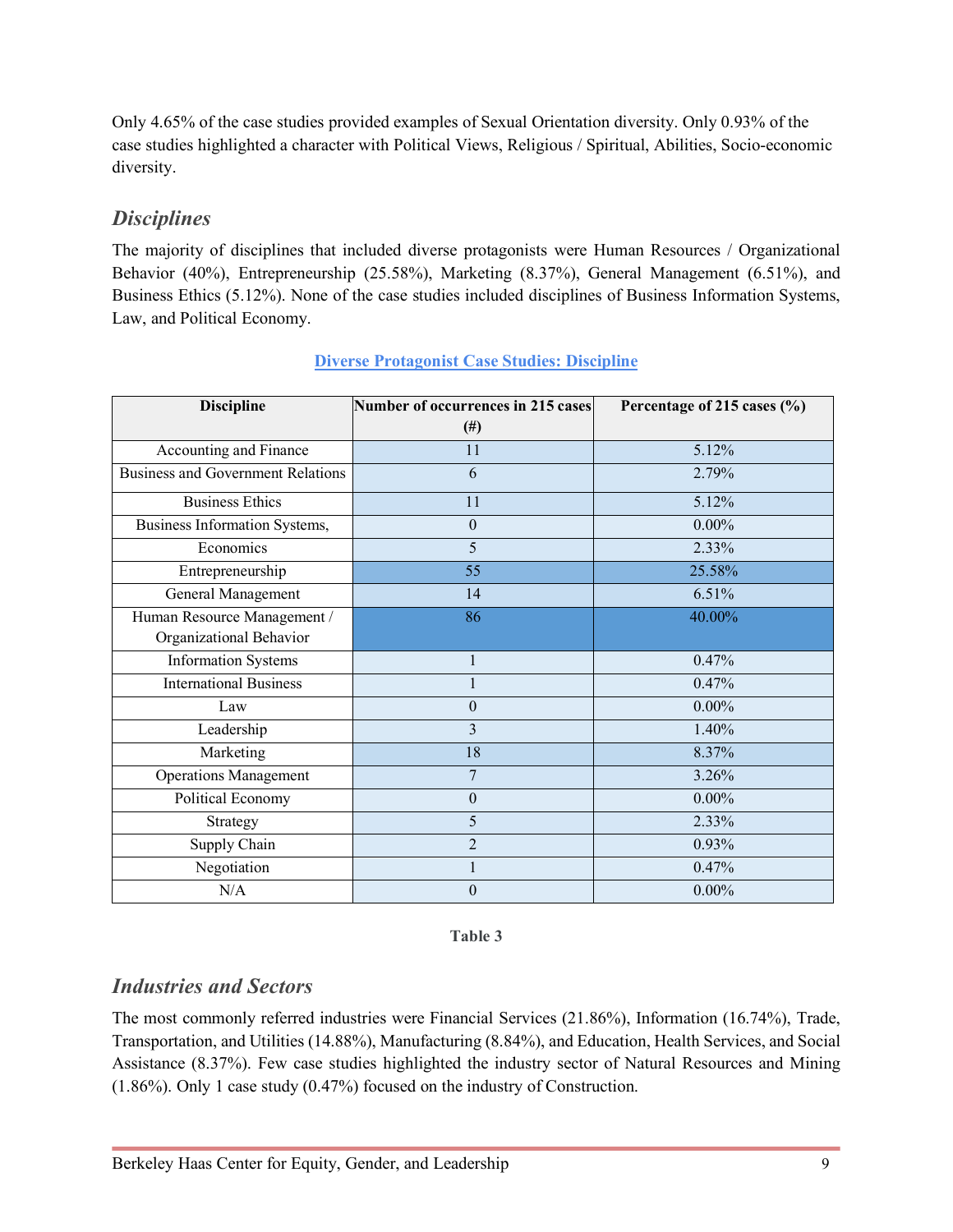| <b>Industries and Sectors</b>        | Number of occurrences in 215 cases | Percentage of 215 cases $(\%$ ) |
|--------------------------------------|------------------------------------|---------------------------------|
|                                      | $^{(#)}$                           |                                 |
| Natural Resources and Mining         | 4                                  | 1.86%                           |
| Construction                         |                                    | $0.47\%$                        |
| Manufacturing                        | 19                                 | 8.84%                           |
| Trade, Transportation, and Utilities | 32                                 | 14.88%                          |
| Information                          | 36                                 | 16.74%                          |
| <b>Financial Services</b>            | 47                                 | 21.86%                          |
| Professional and Business Services   | 23                                 | 10.70%                          |
| Education, Health Services, and      | 18                                 | 8.37%                           |
| Social Assistance                    |                                    |                                 |
| Leisure and Hospitality              | 8                                  | 3.72%                           |
| Other services (except Public        | $\overline{0}$                     | $0.00\%$                        |
| Administration)                      |                                    |                                 |
| Public Administration                | 8                                  | 3.72%                           |
| N/A                                  | 12                                 | 5.58%                           |

#### **Diverse Protagonist Case Studies: Industries and Sectors**

#### **Table 4**

# *Geographic Breadth*

We categorized the case studies based on geography and country of focus. Cases where the scenario was focused on 2 or more countries were categorized as Global (7.91%). Although most retrieved cases took place in the United States (66.05%), cases focused internationally mostly took place in Switzerland (2.33%), India (1.86%), and Japan (1.86%). Some case studies (11.63%) did not disclose a particular geographical location.

| <b>Geographic Breadth</b> | Number of occurrences in 215 cases<br>#) | Percentage of 215 cases (%) |
|---------------------------|------------------------------------------|-----------------------------|
| Australia                 |                                          | 0.47%                       |
| Belgium                   |                                          | 0.47%                       |
| Canada                    | $\overline{2}$                           | 0.93%                       |
| Denmark                   |                                          | 0.47%                       |
| Finland                   |                                          | 0.47%                       |
| France                    | $\mathcal{E}$                            | 1.40%                       |
| Germany                   | $\overline{2}$                           | 0.93%                       |
| India                     | 4                                        | 1.86%                       |
| Japan                     | $\overline{4}$                           | 1.86%                       |
| New Zealand               |                                          | 0.47%                       |
| Niger                     |                                          | 0.47%                       |
| Nigeria                   |                                          | 0.47%                       |

## **Diverse Protagonist Case Studies: Geographic Breadth**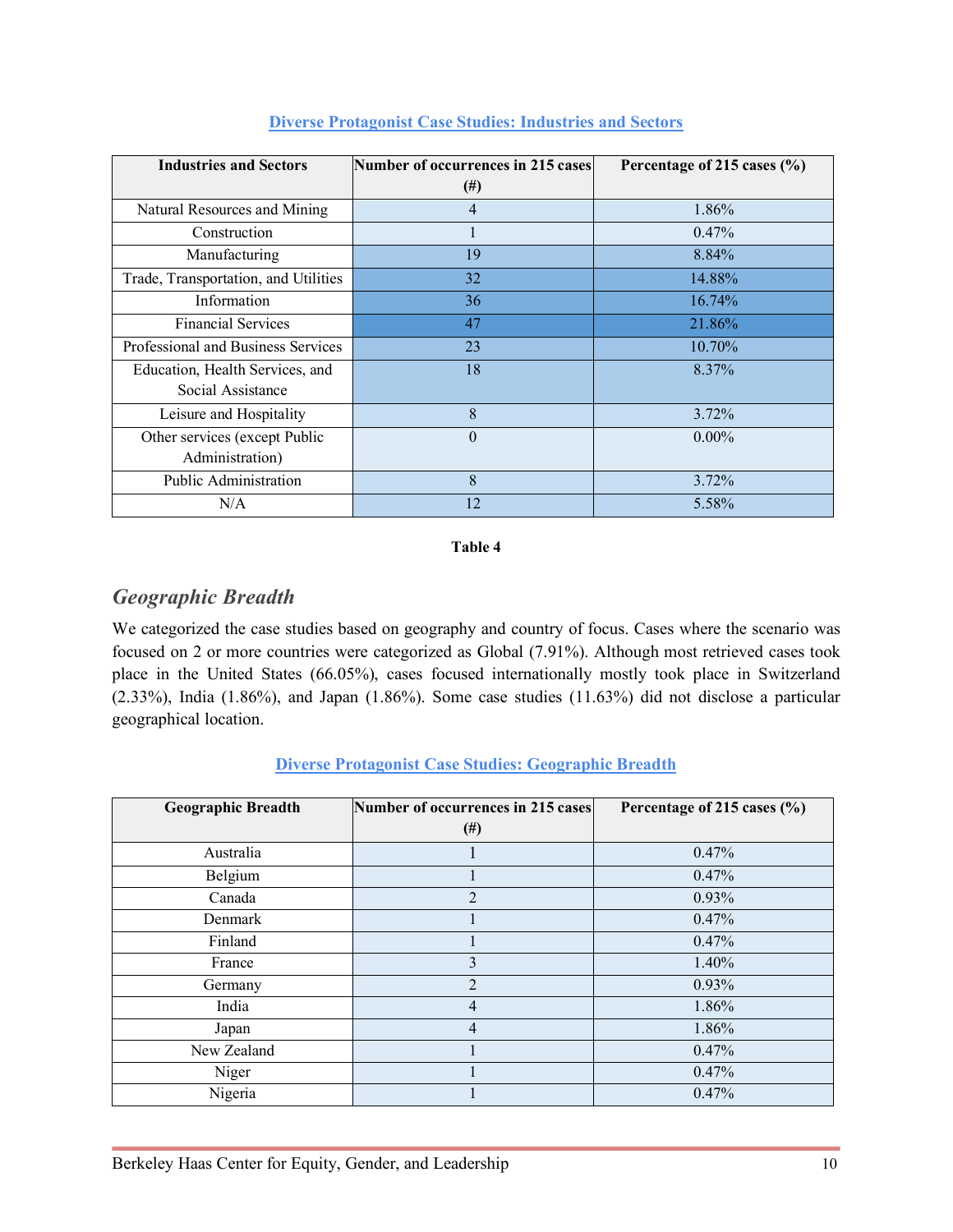| Peru                        |     | 0.47%  |
|-----------------------------|-----|--------|
| South Africa                |     | 0.47%  |
| South Korea                 |     | 0.47%  |
| Spain                       |     | 0.47%  |
| Switzerland                 |     | 2.33%  |
| <b>United Arab Emirates</b> |     | 0.47%  |
| <b>United States</b>        | 142 | 66.05% |
| Global                      | 17  | 7.91%  |
| N/A                         | 25  | 11.63% |

**Table 5**

# B. **Findings in Diversity, Equity, and Inclusion (DEI) Related Case Studies**

We catalogued 215 case studies on Diversity, Equity & Inclusion (DEI) related case studies. These include case studies that incorporate scenarios reflecting challenges of diversity, equity, and inclusion in the workplace or diversity-informed decisions of a company. This section outlines trends in case study identity/ies of focus, topics, target segment / population, geographic breadth, industry, and discipline.

# *Identity/ies of Focus*

We also explored the identity/ies that case studies focused on. For example, was the case study focused on issues specifically related to women, to under-represented minorities or perhaps to individuals with lower socio-economic status?

The most common identity of focus in DEI-related cases is "gender" (40.93%) followed by race / ethnicity (20.00%), and sexual orientation (15.35%). Only 6.05% out of 215 case studies did the identity of focus include both gender and race / ethnicity diversity. Only 2.33% of case studies include discussions focused on diversity of abilities and immigrant / first-generation, and socio-economic diversity. Only 1.40% of the case studies focus on identity/ies related to asylee and refugee diversity*.* None of the cases include veterans as an identity of focus. Many of the case studies (30.23%) discussed DEI-related challenges and opportunities at a high level without focusing on particular identity/ies.

**DEI-Related Case Studies: Identity/ies of Focus**

| <b>Identity/ies of Focus</b> | Number of occurrences in 215 cases | Percentage of 215 cases $(\% )$ |
|------------------------------|------------------------------------|---------------------------------|
|                              | (#)                                |                                 |
| Gender                       | 88                                 | 40.93%                          |
| Race / Ethnicity             | 43                                 | 20.00%                          |
| Socio-economic               |                                    | $2.33\%$                        |
| <b>Sexual Orientation</b>    | 33                                 | 15.35%                          |
| Age                          |                                    | 5.12%                           |
| <b>Abilities</b>             |                                    | 2.33%                           |
| Religious / Spiritual        | 8                                  | 3.72%                           |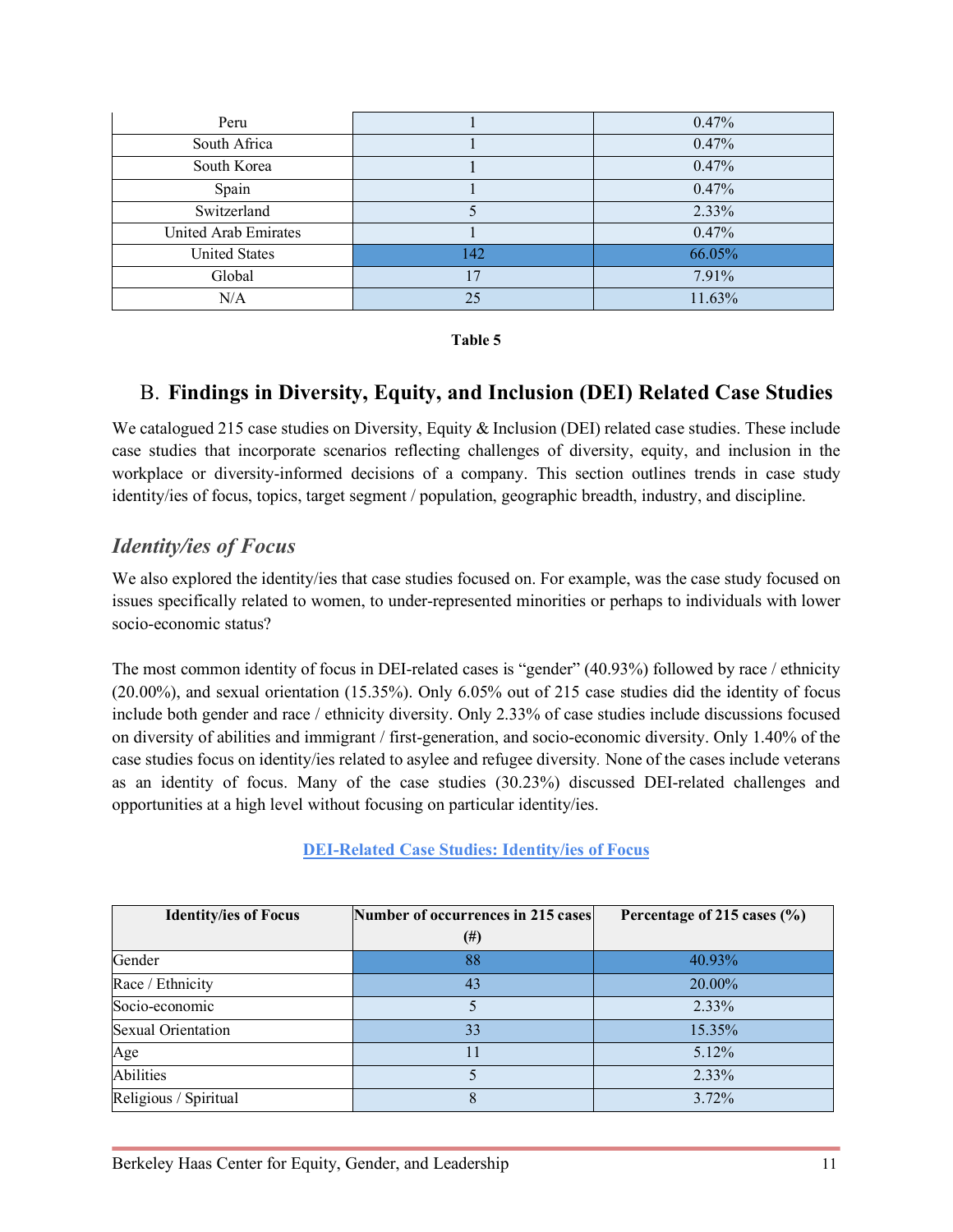| Asylee and Refugee         | 1.40%    |
|----------------------------|----------|
| Immigrant/First-generation | 2.33%    |
| <b>Political Views</b>     | $0.93\%$ |
| Veterans                   | $0.00\%$ |
| Not specified / General    | 30.23%   |

#### **Table 6**

# *Target Segment/Population*

This category was created to analyze trends in the target population or segment that the case study focuses on. These include: Investors, Corporate Board/ Leadership, Workplace, Marketplace, Supply Chain, Entrepreneurs, General Population, Unions, Academic Leadership, Students, and N/A.

## **DEI-Related Case Studies: Target Segment/Population**

| Target Segment / Population of the Number of occurrences in 215 cases |                | Percentage of 215 cases (%) |
|-----------------------------------------------------------------------|----------------|-----------------------------|
| <b>Case Study</b>                                                     | $^{(#)}$       |                             |
| Workplace                                                             | 118            | 54.88%                      |
| Corporate Board/leadership                                            | 33             | 15.35%                      |
| Marketplace                                                           | 22             | 10.23%                      |
| Supply chain                                                          | 3              | 1.40%                       |
| Investors                                                             | $\overline{2}$ | 0.93%                       |
| Entrepreneurs                                                         | 11             | 5.12%                       |
| General Population                                                    | 17             | 7.91%                       |
| Unions                                                                | $\overline{2}$ | 0.93%                       |
| Academic Leadership                                                   | $\overline{4}$ | 1.86%                       |
| <b>Students</b>                                                       | 6              | 2.79%                       |
| Military Official                                                     |                | 0.47%                       |
| N/A                                                                   | 11             | 5.12%                       |

## **Table 7**

The most common target segments / populations include entry and mid-level employees in the Workplace (54.88% of DEI-related cases), Corporate Boards / Leadership (15.35%), followed by Marketplace (10.23%), General Population (7.91%), and Entrepreneurs (5.12%). The case studies that focused on entry and mid-level employees in the workplace generally addressed a specific DEI challenge or opportunity such as a diversity task force to increase diversity in hiring or develop a mentorship program for diverse employees, for example. Case studies that targeted the marketplace included topics such as diversityinformed product development / services and diversity-informed branding and marketing. Case studies targeting the "general population" were varied but included, for example, women around the world, women in a specific country, disenfranchised groups, among others.

Among the gaps, very few cases mentioned DEI-related challenges and opportunities occurring at the Supply Chain Level (1.40%) and among Investors (0.93%). The only two case studies on the target segment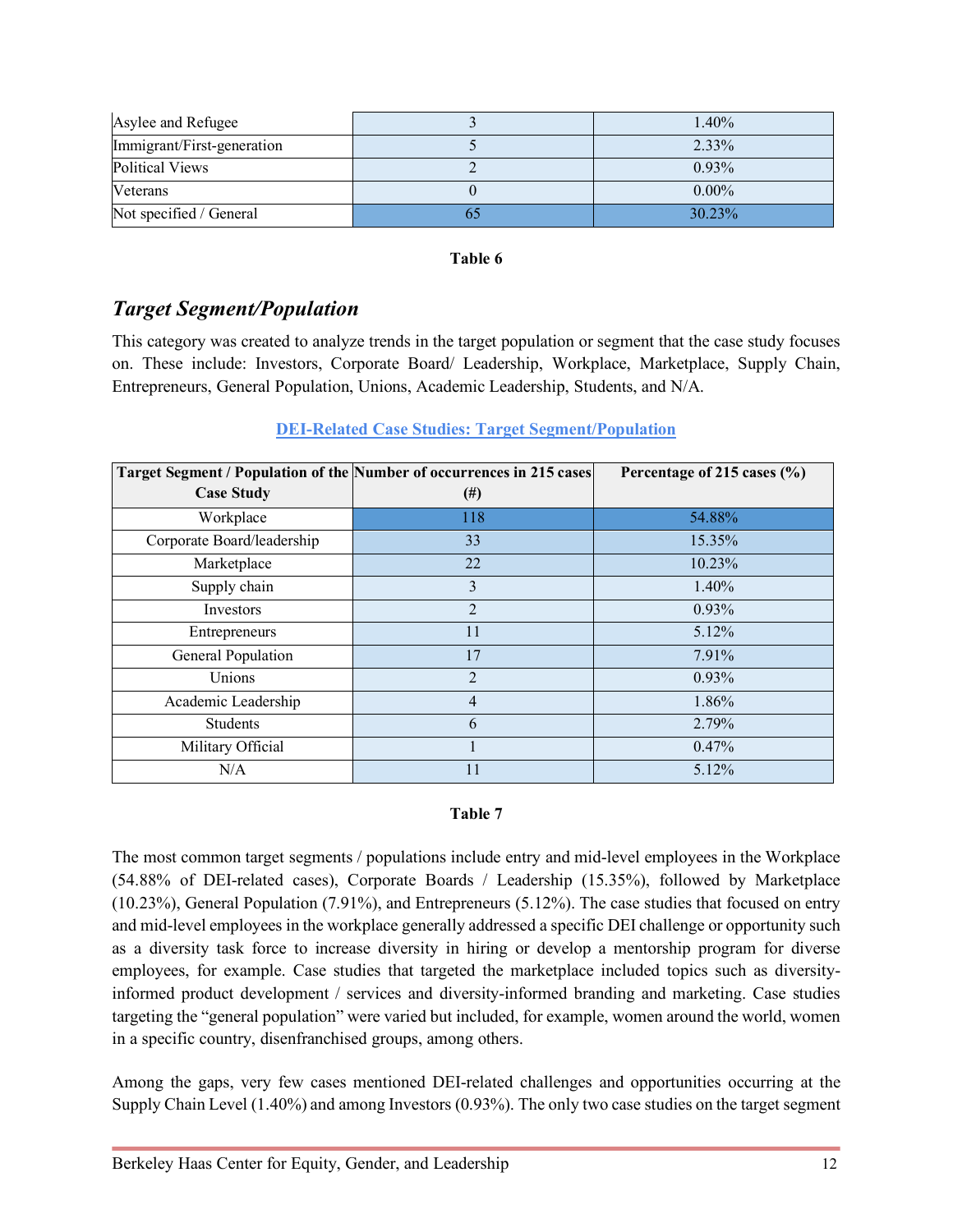of investors is case study "Fairview Capital<sup>38</sup>. The abstract of the case study mentions the following:""Fairview Capital is a pioneering alternative assets investment manager, as it is the first U.S. private equity fund of funds that focused on investing in private equity and venture capital funds managed by African-Americans and other minority investment managers. This case study focuses on Fairview's strategic decisions that ultimately led to the growth and expansion of its investment portfolio to over \$3 billion." For some case studies (5.12%) it was not clear whether there was a specific target segment but rather appeared to examine the topic of DEI broadly.

# *Topics*

To analyze trends related to topics of DEI-related case studies, we categorized DEI-related topics in the following high-level buckets: Diverse Board/org Leadership Gaps/Solutions, Diverse Employee Representation Gaps/Solutions, Compensation & Benefits, CSR/Foundations, Culture, Diversity and Entrepreneurship Gaps/Solutions, Diversity-Informed Branding/Marketing, Diversity-Informed Investment & Partnerships, Diversity-Informed Product Development/Services, Labor Rights / Governmental Policy, Navigating Personal Career, and Violence and Harassment.

The five most common primary topics in DEI-related case studies are culture*<sup>39</sup>* (in 34.88% of case DEIrelated case studies), followed by Diverse Employee Representation Gaps / Solutions (21.40%), Navigating Personal Careers (8.84%), Compensation and Benefits (7.44%), Diversity and Entrepreneurship Gaps / Solutions (6.98%), Diverse Board / Organizational Leadership Gaps / Solutions (6.51%), and Diversityinformed Branding / Marketing (4.19%). Of the 215 DEI-related case studies, the least common topics include Labor Rights (0.47%), CSR / Foundations (2.79%), and Violence and Harassment (4.65%).

| <b>DEI</b> Topics                                    | Number of occurrences in 215 cases<br>#) | Percentage of 215 cases (%) |
|------------------------------------------------------|------------------------------------------|-----------------------------|
| Diversity and entrepreneurship gaps /<br>solutions   | 15                                       | 6.98%                       |
| Diverse employee representation gaps<br>/ solutions  | 46                                       | 21.40%                      |
| Culture*                                             | 75                                       | 34.88%                      |
| Compensation & Benefits*                             | 16                                       | $7.44\%$                    |
| Navigating personal career                           | 19                                       | 8.84%                       |
| Diversity-informed branding /<br>marketing           | 9                                        | 4.19%                       |
| Diversity-informed investment $\&$<br>partnerships   | 12                                       | 5.58%                       |
| Diversity-informed product<br>development / services | 10                                       | 4.65%                       |
| CSR / Foundations*                                   | 6                                        | 2.79%                       |
| Labor rights (Governmental policy)                   |                                          | 0.47%                       |

## **DEI-Related Case Studies: DEI Topic**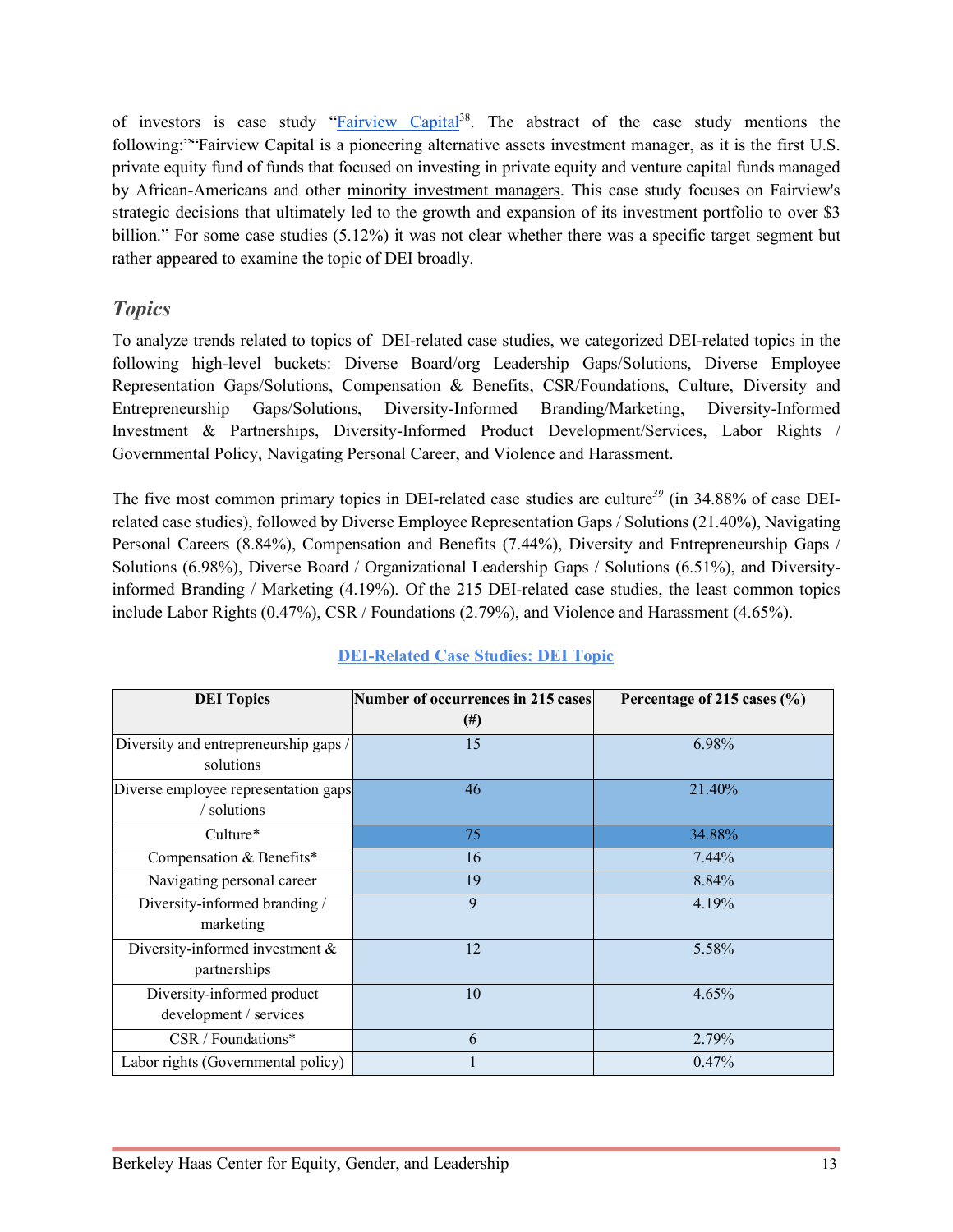| Diverse board / org leadership gaps / | 6.51% |
|---------------------------------------|-------|
| solutions                             |       |
| Violence and Harassment               | 4.65% |
| N/A                                   | 7.44% |

#### **Table 8**

For each case study, we also categorized and analyzed DEI sub topics. The sub-topics included: Allyship, Changing Norms, Childcare/Eldercare, Discrimination & Unconscious bias, Dual Career Couple, Economic Empowerment, Hiring & Recruiting Practices, Mentorship & Sponsorship, Parental Leave, Pay Equity, Professional Development Programs for Diverse Employees/ERGs, Promotion & Evaluation Practices, Quotas and Incentives, Retention of Older/ Younger Employees, Return to Work, Sexual or Verbal Harassment, Strategy, Work-life Balance & Flexible Work, Other, and N/A.

The most common sub-topics include Strategy (14.88 % of DEI-related cases), Hiring and Recruiting (16.28%), Discrimination and Unconscious Bias (15.35%). Many of the case studies were categorized as "N/A" (31.63%). Given our analysis was based on the abstracts of case studies (as outlined in the methodology section), it was not always clear or obvious what the sub-topic(s) were or if the case study had subtopics beyond the primary topic, hence being categorized as N/A. The least common sub-topics included Changing Norms (3.72%), Allyship (3.26%), Quotas (2.33%), Parental Leave (2.79%), Pay Equity (1.86%), Retention of Older / Younger Employees (1.86%), Childcare / Eldercare (1.40%), and Dual Career Couple (0.47%). All of these topics are prevalent in popular discourse, corporate reports and media which further highlights a gap between trends in industry / society and business school case studies.

| <b>DEI</b> Subtopic                                               | <b>Number of occurrences in 215 cases</b><br>$^{(#)}$ | Percentage of 215 cases $(\% )$ |
|-------------------------------------------------------------------|-------------------------------------------------------|---------------------------------|
| Allyship                                                          | 7                                                     | $3.26\%$                        |
| <b>Changing Norms</b>                                             | 8                                                     | 3.72%                           |
| Childcare / eldercare                                             | 3                                                     | 1.40%                           |
| Discrimination $&$ unconscious bias                               | 33                                                    | 15.35%                          |
| Dual Career Couple                                                |                                                       | 0.47%                           |
| Economic empowerment                                              | 8                                                     | 3.72%                           |
| Hiring $&$ recruiting practices                                   | 35                                                    | 16.28%                          |
| Mentorship & sponsorship                                          | 3                                                     | 1.40%                           |
| Parental leave                                                    | 6                                                     | 2.79%                           |
| Pay equity                                                        | 4                                                     | 1.86%                           |
| Professional development programs<br>for diverse employees / ERGs | 16                                                    | $7.44\%$                        |
| Promotion $&$ evaluation practices                                | 15                                                    | 6.98%                           |
| Quotas and incentives                                             | 5                                                     | 2.33%                           |
| Retention of older / younger<br>employees                         | $\overline{4}$                                        | 1.86%                           |

## **DEI-Related Case Studies: DEI Subtopic**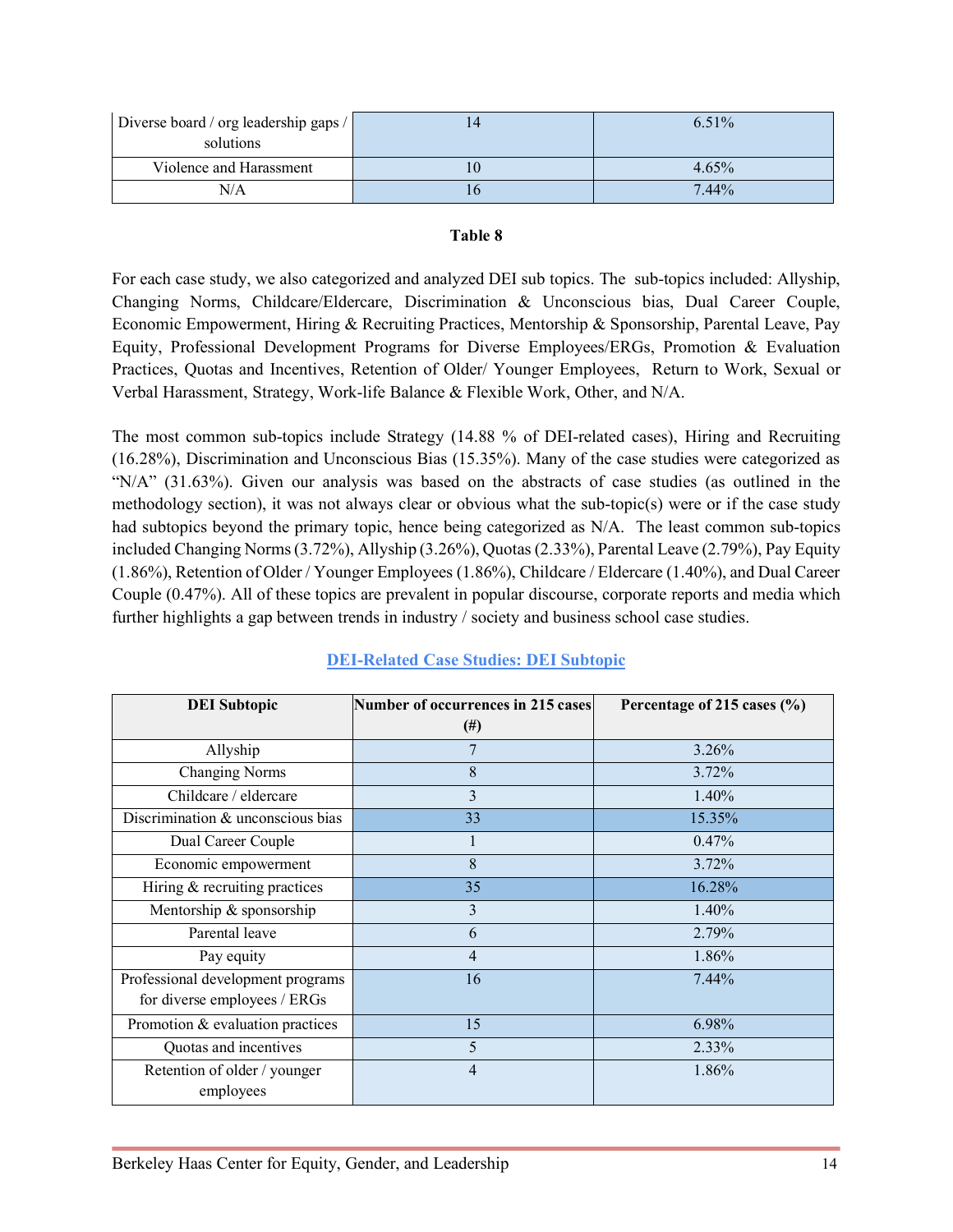| Return to work                    | 1.40%  |
|-----------------------------------|--------|
| Sexual or verbal harassment       | 6.05%  |
| Strategy                          | 14.88% |
| Work-life balance & flexible work | 5.58%  |
| Other                             | 0.47%  |
| N/A                               | 31.63% |

#### **Table 9**

## *Disciplines*

The majority of the cases focused on DEI-related issues are in the disciplines of Human Resource Management / Organizational Behavior (58.60%) and General Management (11.16%). Entrepreneurship (8.84%) and Marketing (6.05%) were also some of the most common disciplines in the case studies. Among the least common disciplines, 0.93% of the case studies had the discipline of Supply Chain. Furthermore, 0.47% had the discipline of Economics as well as International Business. There is a need for additional case studies on these other core disciplines as well as Political Economy, Operations Management, and Business Information Systems.

## **DEI-Related Case Studies: Disciplines**

| <b>Discipline</b>                        | <b>Number of occurrences in 215 cases</b> | Percentage of 215 cases (%) |
|------------------------------------------|-------------------------------------------|-----------------------------|
|                                          | $^{(#)}$                                  |                             |
| Human Resource Management /              | 126                                       | 58.60%                      |
| Organizational Behavior                  |                                           |                             |
| General Management                       | 24                                        | 11.16%                      |
| Entrepreneurship                         | 19                                        | 8.84%                       |
| Marketing                                | 13                                        | 6.05%                       |
| Strategy                                 | 11                                        | 5.12%                       |
| Accounting and Finance                   | 6                                         | 2.79%                       |
| <b>Business and Government Relations</b> | 7                                         | 3.26%                       |
| <b>Business Ethics</b>                   | 17                                        | 7.91%                       |
| Business Information Systems,            | $\theta$                                  | $0.00\%$                    |
| Economics                                |                                           | 0.47%                       |
| <b>Information Systems</b>               | $\theta$                                  | $0.00\%$                    |
| <b>International Business</b>            |                                           | 0.47%                       |
| Law                                      | $\theta$                                  | $0.00\%$                    |
| Leadership                               | 4                                         | 1.86%                       |
| <b>Operations Management</b>             | $\theta$                                  | $0.00\%$                    |
| Political Economy                        | $\theta$                                  | $0.00\%$                    |
| Supply Chain                             | $\overline{2}$                            | 0.93%                       |
| N/A                                      | $\theta$                                  | $0.00\%$                    |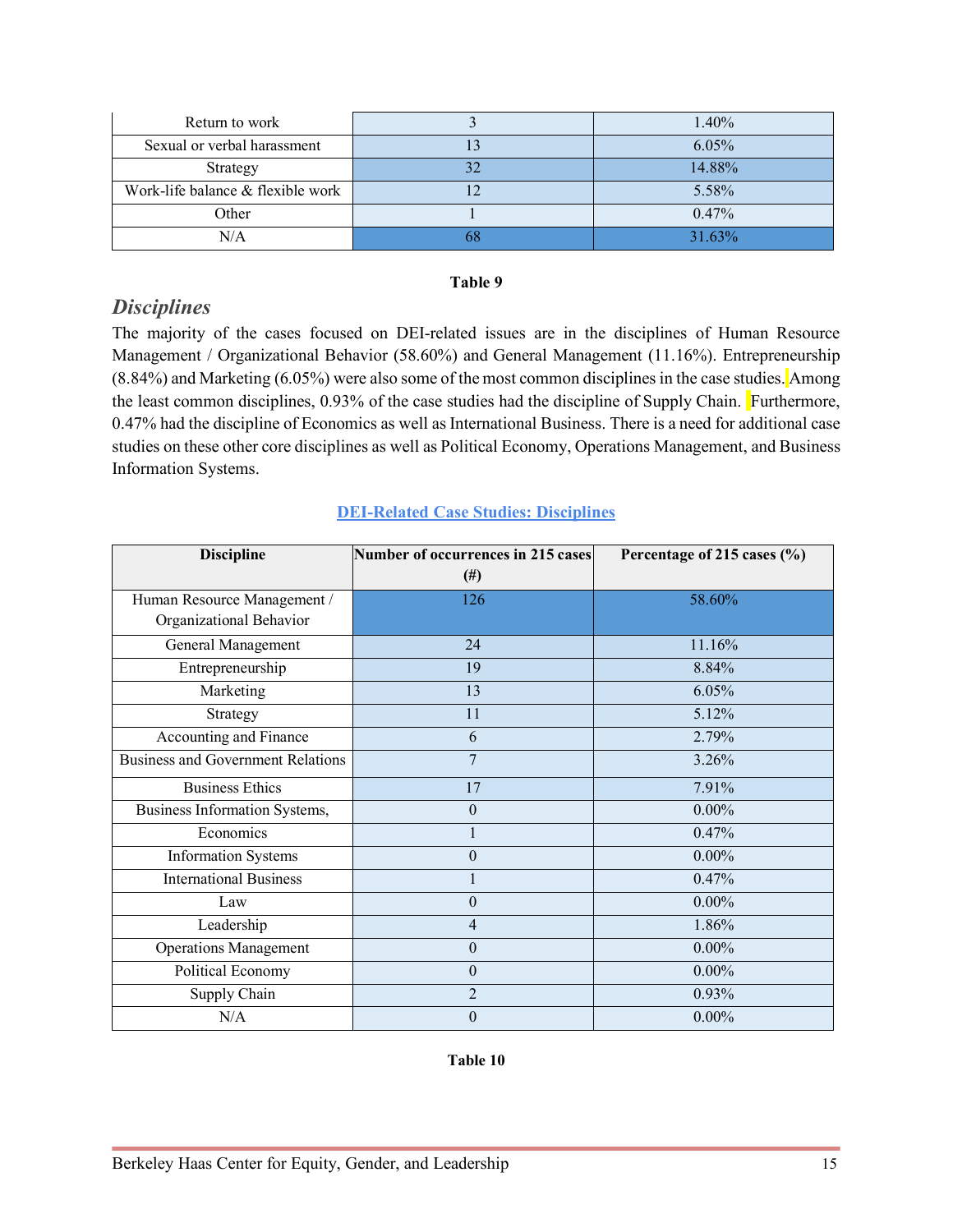# *Geographic Breadth*

We categorized the case studies based on geography and country of focus. Cases where the scenario was focused on 2 or more countries were categorized as Global (13.02%). Although most retrieved cases took place in the United States (46.51%), cases focused internationally mostly took place in Asia. Out of 215 DEI-related case studies, 5.58% of cases mentioned a company based in India and/or with locations in India. Examples of such cases are "Women as Leaders: Lessons from Political Quotas in India", "ABB India: Leveraging Diversity and Inclusion", "Bandhan (A): Advancing Financial Inclusion in India". Some case studies (18.60%) did not disclose a particular geographical location.

| <b>Geographic Breadth</b>   | Number of occurrences in 230 cases | Percentage of 230 cases (%) |  |
|-----------------------------|------------------------------------|-----------------------------|--|
|                             | $(\#)$                             |                             |  |
| Australia                   |                                    | 0.47%                       |  |
| Bangladesh                  |                                    | 0.47%                       |  |
| Belgium                     |                                    | 0.47%                       |  |
| Canada                      | 6                                  | 2.79%                       |  |
| China                       |                                    | 0.47%                       |  |
| Denmark                     | 1                                  | 0.47%                       |  |
| India                       | 12                                 | 5.58%                       |  |
| Italy                       | 1                                  | 0.47%                       |  |
| Japan                       | $\overline{4}$                     | 1.86%                       |  |
| Lebanon                     | 1                                  | 0.47%                       |  |
| Netherlands                 | $\overline{2}$                     | 0.93%                       |  |
| Niger                       |                                    | 0.47%                       |  |
| Nigeria                     |                                    | 0.47%                       |  |
| Singapore                   | $\overline{2}$                     | 0.93%                       |  |
| South Korea                 |                                    | 0.47%                       |  |
| Spain                       | $\overline{2}$                     | 0.93%                       |  |
| Switzerland                 | $\overline{4}$                     | 1.86%                       |  |
| <b>United Arab Emirates</b> | $\overline{2}$                     | 0.93%                       |  |
| United Kingdom              | $\overline{4}$                     | 1.86%                       |  |
| <b>United States</b>        | 100                                | 46.51%                      |  |
| Global                      | 28                                 | 13.02%                      |  |
| N/A                         | 40                                 | 18.60%                      |  |

## **DEI-Related Case Studies: Geographic Breadth**

#### **Table 11**

## *Industries and Sectors*

Case studies were categorized by industry as well. The most common industries are Financial Services (21.40%), Information (14.88%), and Professional / Business Services (12.09%). The least common industries are Leisure and Hospitality (2.33%), Natural Resources and Mining (1.40%), and Education,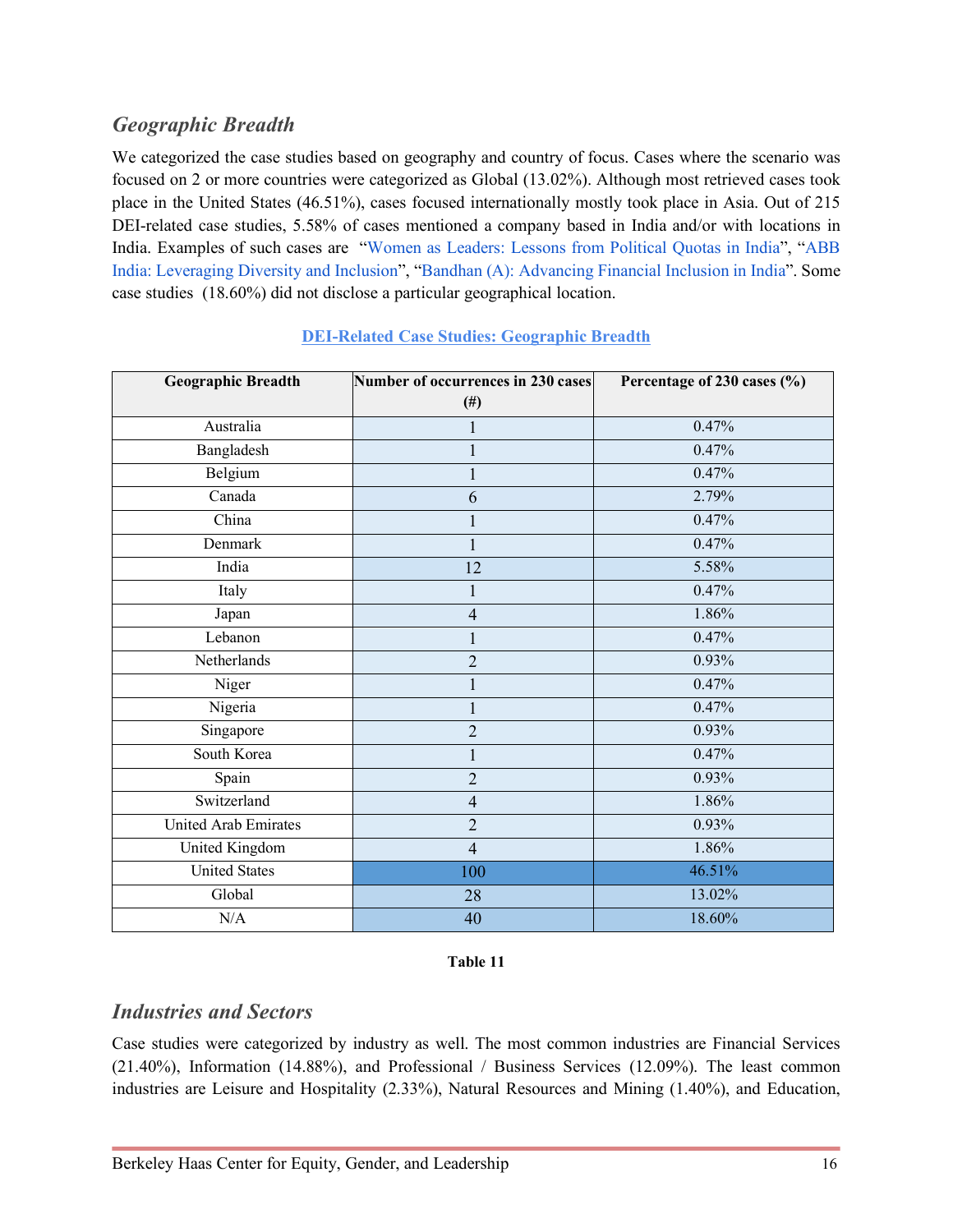Health Services, and Social Assistance (all at 4.19%). Within education in particular, the main DEI topic(s) of focus were Employee Representation and Culture. Of these case studies 14.42% did not take place in a particular industry, but were general.

| <b>Industries and Sectors</b>                        | <b>Number of occurrences in 215 cases</b> | Percentage of 215 cases $(\% )$ |  |  |
|------------------------------------------------------|-------------------------------------------|---------------------------------|--|--|
|                                                      | $^{(#)}$                                  |                                 |  |  |
| Natural Resources and Mining                         | 3                                         | $1.40\%$                        |  |  |
| Construction                                         | $\theta$                                  | $0.00\%$                        |  |  |
| Manufacturing                                        | 16                                        | 7.44%                           |  |  |
| Trade, Transportation, and Utilities                 | 30                                        | 13.95%                          |  |  |
| Information                                          | 32                                        | 14.88%                          |  |  |
| <b>Financial Services</b>                            | 46                                        | 21.40%                          |  |  |
| Professional and Business Services                   | 26                                        | 12.09%                          |  |  |
| Education, Health Services, and<br>Social Assistance | $\mathbf{Q}$                              | 4.19%                           |  |  |
| Leisure and Hospitality                              | 5                                         | $2.33\%$                        |  |  |
| Other services (except Public<br>Administration)     |                                           | $0.47\%$                        |  |  |
| Public Administration                                | 13                                        | 6.05%                           |  |  |
| N/A                                                  | 31                                        | 14.42%                          |  |  |

## **DEI-Related Case Studies: Industries and Sectors**

#### **Table 12**

# **LIMITATIONS**

During the discovery, selection, and categorization process of the research, we encountered various limitations:

- *Our list of DEI-related case studies and case studies with diverse protagonists is not exhaustive:*  We recognized that there are more case studies available online. While we reviewed up to 10 search pages per query (which are ranked by relevance and popularity), we recognize that there are other cases that exist and were not categorized or analyzed. However, based on the algorithms of the platforms, we do feel confident that we were able to collect the most popular, relevant and utilized cases.
- *The classifications and organization of published case studies vary based on the publisher*: Most of our case studies were retrieved from Harvard Business Publishing, given that it is the publisher with the most available case studies. In their website, case studies are classified by *Disciplines, Objectives*, *Subjects*, *Geography*, and *Industry*. Other websites did not classify their case studies in the same format and case studies in the Case Center website did not include any specific information about the *Disciplines, Objectives*, *Subjects*, *Geography*, and *Industry* of each case study. To ensure consistency between cases on different websites, each case abstract was manually reviewed regardless of which website it was retrieved from. To ensure all cases were categorized accurately, the description of each case study was closely examined to identify the appropriate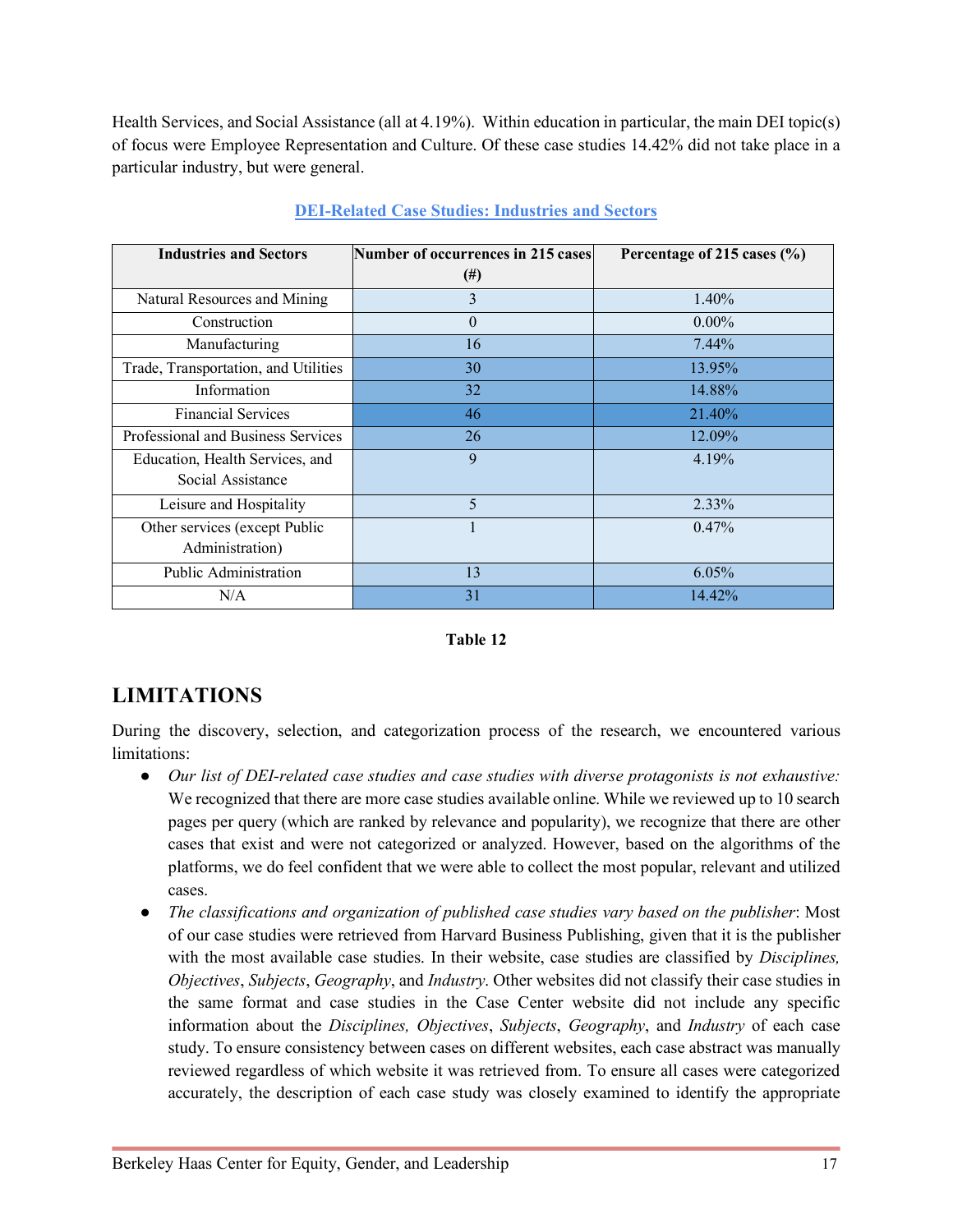*Disciplines, Objectives*, *Subjects*, *Geography*, and *Industry* of each case study. The description of the case studies was also helpful in identifying additional information to include in cases where the *Disciplines, Objectives*, *Subjects*, *Geography*, and *Industry* were already disclosed. There may be some discrepancies and subjectivity therefore in the categorization of these topics.

- *Defining the different forms of diversity:* One of the greatest challenges of our research was the creation of categories to include in our section for *Identity/ies of protagonists* and *Identity/ies of focus.* Only individuals were identified in categories of racial/ethnic diversity or gender diversity, unless another identity was explicitly included in the description of the case. In which case we included these other diverse representations of identity (e.g., sexual orientation, ability status). We recognize this is limited as the description is likely not inclusive of the various identities a certain individual identifies with.
	- When not made explicit in the case study description, we tried to confirm diversity in categories of race/ethnicity and gender binary through online research, but without selfidentification of the referenced individuals, these categories are obviously subject to further inquiry. Not all cases disclosed how each *Identity/ies of focus* identify themselves and we did not make any assumptions based on their name. We recognize that people's diverse identity may be hidden, may be fluid or undefined, and/or cannot be simply categorized into "one bucket".
	- Furthermore, there may be cases where the *Identity/ies of focus* or *Identity/ies of protagonists* have multiple backgrounds and are multi-ethnic. Thus, we did not make specific identifications – such as *Hispanic, Persian, Caucasian* – and instead created broader denominations such as *Race/ethnicity diversity*, given that cases would rarely mention specific details about a person's country of origin or nationality. Since our objective was to make a total count of the amount of cases that would focus, disclose, or incorporate race, gender, and ethnicity, we aimed to make each category as inclusive and comprehensive as possible. This would also help avoid bias in the selection criteria and to ensure more accuracy as we would not be able to accurately affirm whether someone is Hispanic, Latino or Mexican American, for example. We struggled identify/ing when it was or was not appropriate to use such categories and if their ethnicity or race was not disclosed in the description, then we did not attempt to determine their particular race or ethnicity.
- *Personal bias:* Although we aimed to avoid assumptions, our own personal bias could have also affected how certain case studies were reviewed. Our educational background and lived experiences impact how we view and categorize some cases, particularly related to DEI topics. We tried to be as objective as possible through known categorizations and definitions, however categorizing in itself can have subjective aspects to it. Diversity can be context specific and in some cases, difficult to assess (e.g., age diversity) and requires larger contextual knowledge. We tackled this through creating metrics and clear definitions in our methodology and analysis.
- *Re-editing previously categorized case studies on the spreadsheet:* A challenge of the *Disciplines,*  and *Industries/Sectors* section was that new categories were added as we progressed with our work. New items were included as we saw the need for them based on the description of new case studies. Since new items were added mid-way through the categorization of case studies, we had to review our previous work to ensure all case studies were analyzed equally, with the most up-to-date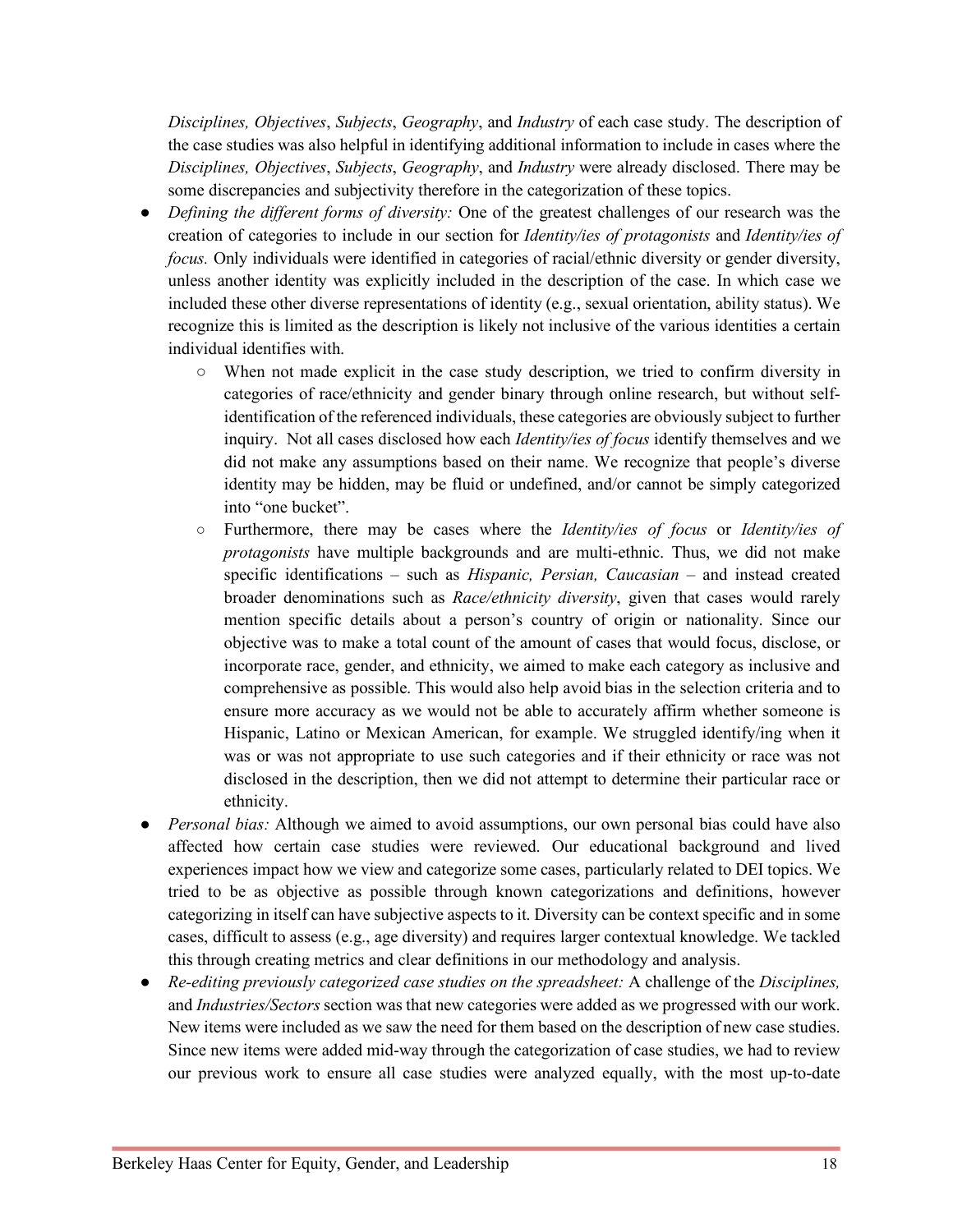information. Thus, one of our challenges was revising previous work, creating new *Disciplines,*  and *Industries/Sectors*, and ensuring consistency across the whole document.

• *Case studies were read in English:* Although some case studies were translated from its primary language, all of the cases were read in English. This might also thus limit the amount of case studies drawn from other geographies not primarily English speaking.

## **DISCUSSION**

## **DEI topics & target segments:**

The topics of DEI-related cases are limited. Among the DEI-case studies, the majority of the disciplines were HR and Organizational Behavior related (58.60%). The most common topics are Culture (34.88%) followed by Diverse Employee Representation Gaps / Solutions (21.40%). The most common sub-topics include Strategy (14.88%), Hiring and Recruiting (16.28%), Discrimination and Unconscious Bias  $(15.35\%)$ .

DEI-related case studies lack the myriad of topics and scenarios where DEI challenges and opportunities prevail in today's society. Other critical topics are largely missing with 4.65% mentioning scenarios of Violence and Harassment, 0.47% including Dual Career Couples, 1.40% addressing Childcare / Eldercare, 1.40% addressing Return to Work (1.40%) and 1.86% discussing Pay Equity. This topical lack among case studies is interesting because these topics are prevalent in popular discourse, corporate reports and media which further highlights a gap (or delay, potentially) between trends in industry / society and business school case studies.

Relatedly, there is a focus of DEI-related cases in the Workplace (54.88%), but a lack in other key areas. Few cases focus on DEI in the Supply chain (1.40%) or among Investors (0.93%). Additionally, only 1.86% of the 215 cases mention scenarios occurring among Academic Leadership and 0.47% include scenarios focused on Military Officials. 40 Addressing DEI in academic leadership (i.e. faculty) is also critical, and is of increasing importance to universities as reflected in growing priorities for DEI among business schools. Furthermore, the lack of diversity among faculty further reinforces lack of DEI-related and diverse protagonists cases discussed and incorporated in courses. Hesitancy to incorporate these types of cases due to uncertainty around how to discuss and adequately address sensitive diversity topics is common.

## **Identity/ies of focus**:

There is a lack of cases with protagonists that are not white men. Of the approximately 19,000 cases on Harvard Business Publishing (HBP) Education cases<sup>41</sup> (which comprise  $\sim 80\%$  of cases used in business schools globally by some estimates), it is difficult to make estimates on cases with diverse protagonists but we do find some indications. Approximately 1.3% of cases on HBP appear in searches for "African American" or "Black". When searching terms on Harvard Business School Publishing we found 1,826 cases (or 9.45% of total cases) appearing for "woman", "gender" and "she".

The majority of cases catalogued with diverse protagonists focus on white women. The most common diverse protagonist cases were on white women followed by non-white men. Out of 215 cases, 83.72% portray a protagonist representing gender diversity (i.e. female protagonist) and 28.84% highlight a protagonist representing race / ethnicity diversity (i.e., under-represented minority (URM)). Several cases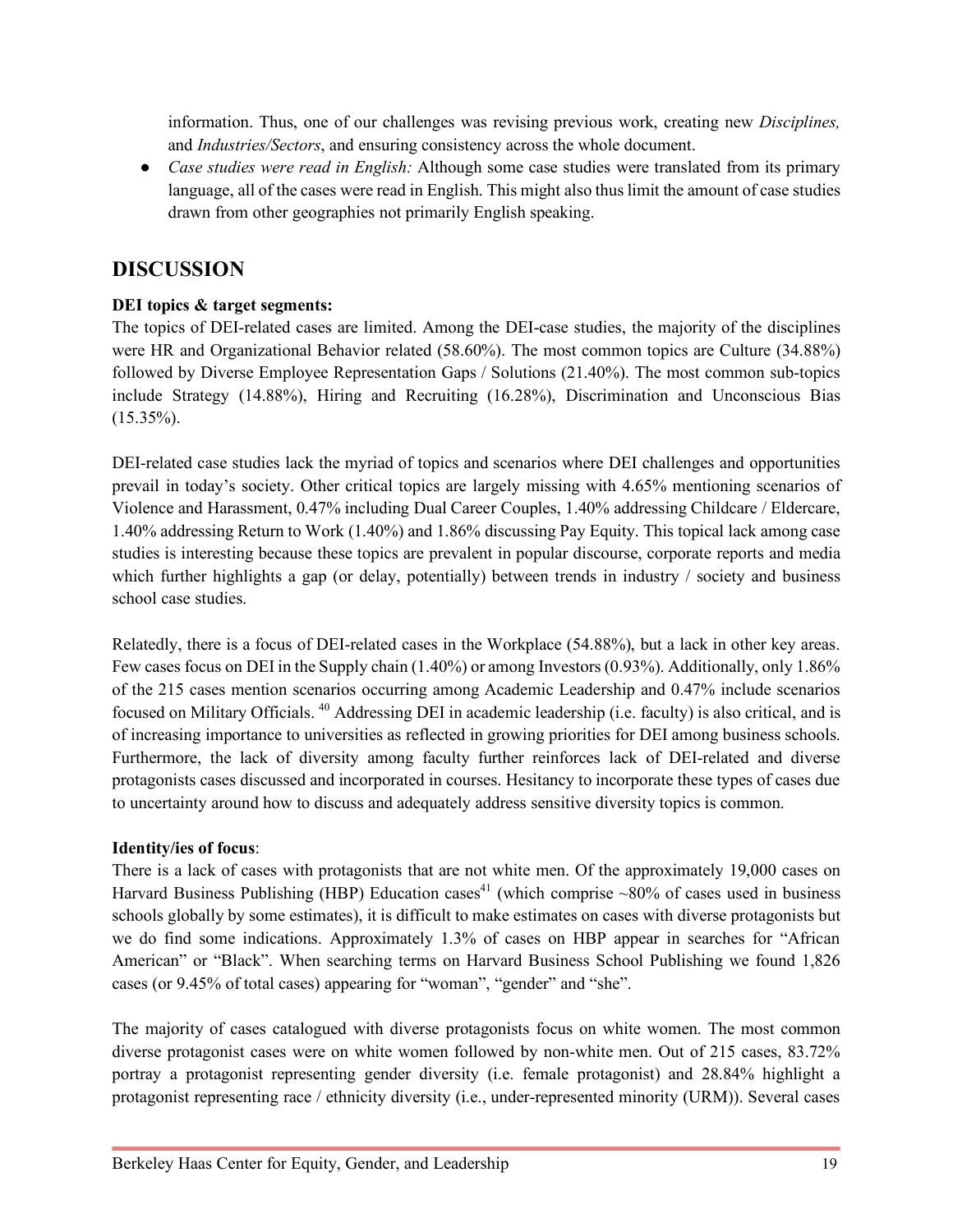have a protagonist that is both female and a URM (18.60%). Among cases with diverse protagonists, only 4.65% of cases included a protagonist with Sexual Orientation diversity.

The majority of DEI cases catalogued also focus on gender. The most common identity of focus in DEIrelated cases is gender (40.93% of 215 cases) followed by race / ethnicity (20%). Few cases (6.05%) focused on DEI-related issues and opportunities for both race and gender. Many DEI-related cases did not specify a particular identity/ies of focus (30.23%).

Identities beyond gender (particularly cis female) and/or race are lacking, with some identities few and far between. In the DEI-related case studies, only 2.33% of case studies include discussions focused on diversity of abilities and immigrant / first-generation, and socio-economic diversity. Only 1.40% of the case studies focus on identity/ies related to asylee and refugee diversity*.* None of the cases include veterans as an identity of focus.

Among cases focused on Socio-economic diversity, the majority discussed poverty alleviation programs,<sup>42</sup> underserved communities,<sup>43</sup> and loans for low-income women entrepreneurs,<sup>44</sup> and candidates from various "social and cultural backgrounds."45 Among cases addressing Sexual Orientation diversity, the majority mention the topic broadly.<sup>46</sup> Although some cases mention Age diversity broadly,<sup>47</sup> five cases depict scenarios centered on the recruitment/retention of younger and older employees,<sup>48</sup> the role played by older/younger executives, generational diversity, 49and a scenario where a young couple faces a career decision.50 This highlights important gaps in what kinds of identities are included in business school case studies related to DEI topics.<sup>51</sup>

## **Disciplines:**

The most common discipline among the DEI-related Case Studies is Human Resource Management / Organizational Behavior (58.60%), followed by General Management (11.16%). Among the Diverse Protagonist Case Studies, Human Resources / Organizational Behavior is also by far the most common discipline (40.00% of 215 cases). Among the diverse protagonists cases, the second most common discipline is Entrepreneurship (25.58% of cases). Surprisingly only 8.84% of DEI-related cases were on topics of Entrepreneurship. Among diverse protagonists, 9.47% were in Marketing, but in DEI-related cases 6.05% were in Marketing.

Various disciplines are almost non-existent among both case study groups. Both lacked cases on Leadership (only 1.40% in diverse protagonists cases and 1.86% in DEI-related cases) highlighting a need for more cases in this topic area. The same percentages were true for Accounting and Finance (5.12% in diverse protagonists cases and 2.79% in DEI-related cases). There are also few cases across both case study groups in Supply Chain (only 0.93% in Diverse Protagonist Cases and 0.93% in DEI-related cases), Political Economy, Economics, International Business and Negotiation. Of the cases with diverse protagonists, the majority of the protagonists with gender diversity were portrayed in the discipline of Entrepreneurship and Human Resource Management / Organizational Behavior.

#### **Industries and Sectors:**

The top industry among both case study groups is Financial Services (21.40% of DEI-related cases, 21.86% of diverse protagonists). The second most common industry among both groups is Information (14.88% of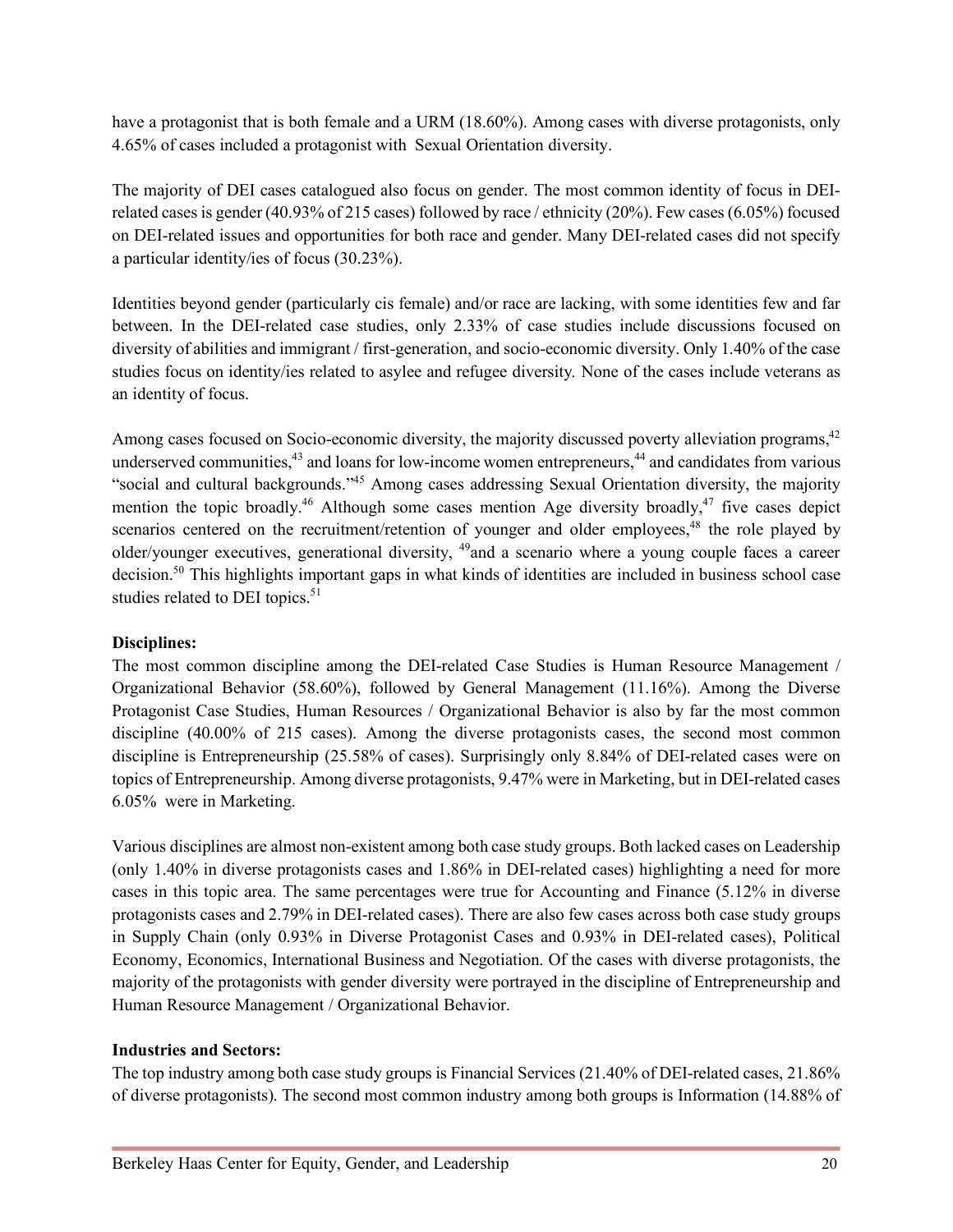DEI-related cases, 16.74% of Diverse Protagonist Cases). Among the Diverse Protagonist Cases, the industry of Trade, Transportation and Utilities is also common (14.88% of cases).

## **Geography:**

Of the 215 DEI-related Case Studies, 46.51% took place in the United States while only 13.48% had a global focus. Only 7.91% of cases with diverse protagonists mentioned two or more countries in the abstract. Similarly, 66.05% of 215 cases with diverse protagonists took place in the United States. Outside of the United States, the majority of DEI-related Case Studies focused internationally mostly took place in India (5.58%). On the other hand, most internationally-focused cases with diverse protagonists took place in Switzerland (2.33%), Japan, and India (both at 1.86%).

## **Perpetuation of stereotypes:**

In addition to the lack of diversity profiles and DEI-related topics, it is important to explore the content of cases, including language used to describe protagonists and scenarios. Indeed, many case studies inadvertently reinforce harmful stereotypes and gender norms.<sup>52</sup> A study examining case studies taught in Stanford's MBA Core Curriculum<sup>53</sup>, found that 16% of the protagonists were female; but more, these cases were also primarily in "pink" industries. They also found that cases with female protagonists reinforced stereotypes of women as communal and men as agentic. The same study found other stereotypes reinforced in cases related to race, national origin and age as well. Similar findings were identified in study by Sharen & McGowan (2018), which found that 20% of business school case studies among their sample had female protagonists and those females were represented as emotional, cautious, overwhelmed and less visionary, action-oriented, and innovative than men.<sup>54</sup> In addition, female protagonists' credentials were mentioned more frequently as opposed to their male colleagues. Moreover, a quarter of the reviewed case studies involved a scenario where a female protagonist questions her competence. However, male protagonists did not have the same scenarios.

While we did not analyze text of the case studies as part of this scope, we also saw how harmful norms and stereotypes are perpetuated in cases. Indeed, in some retrieved cases, characters' descriptions of gender, race, and ethnicity are presented in problematic ways. For instance, the case study titled "Carmichael Roberts: To Create a Private Equity Firm?", the author described the protagonist as a "rare African-American venture capitalist" instead of "an African-American venture capitalist." The author's selection of the word *rare* could mean that there are very few African-American venture capitalists, yet defining an African American as *rare* could also unintentionally commodify the protagonist, which poses questions about the nature, intent, and revision of the case study.

In another instance, the case study titled "Organizational Behavior: Management Diversity in the Large Corporation" had language that stereotyped women, blacks, Asians, and Hispanics in the description by mentioning "How do you manage talented people that are different from the typical corporate profile like women, blacks, Asians, Hispanics and others?" While published in 1993, this case presents diverse individuals as 'atypical' and as 'others' requiring different management approaches. The case also mentioned, "ways that women and minorities can take responsibility for their own success in the corporate environment." Lastly, the case study Director's Dilemma: Balancing Between Quality and Diversity<sup>55</sup> perpetuates the common narrative of diversity as an exception in admissions acceptances, working against "quality". The case study mentions "One of them (major concerns of the admissions team) was what was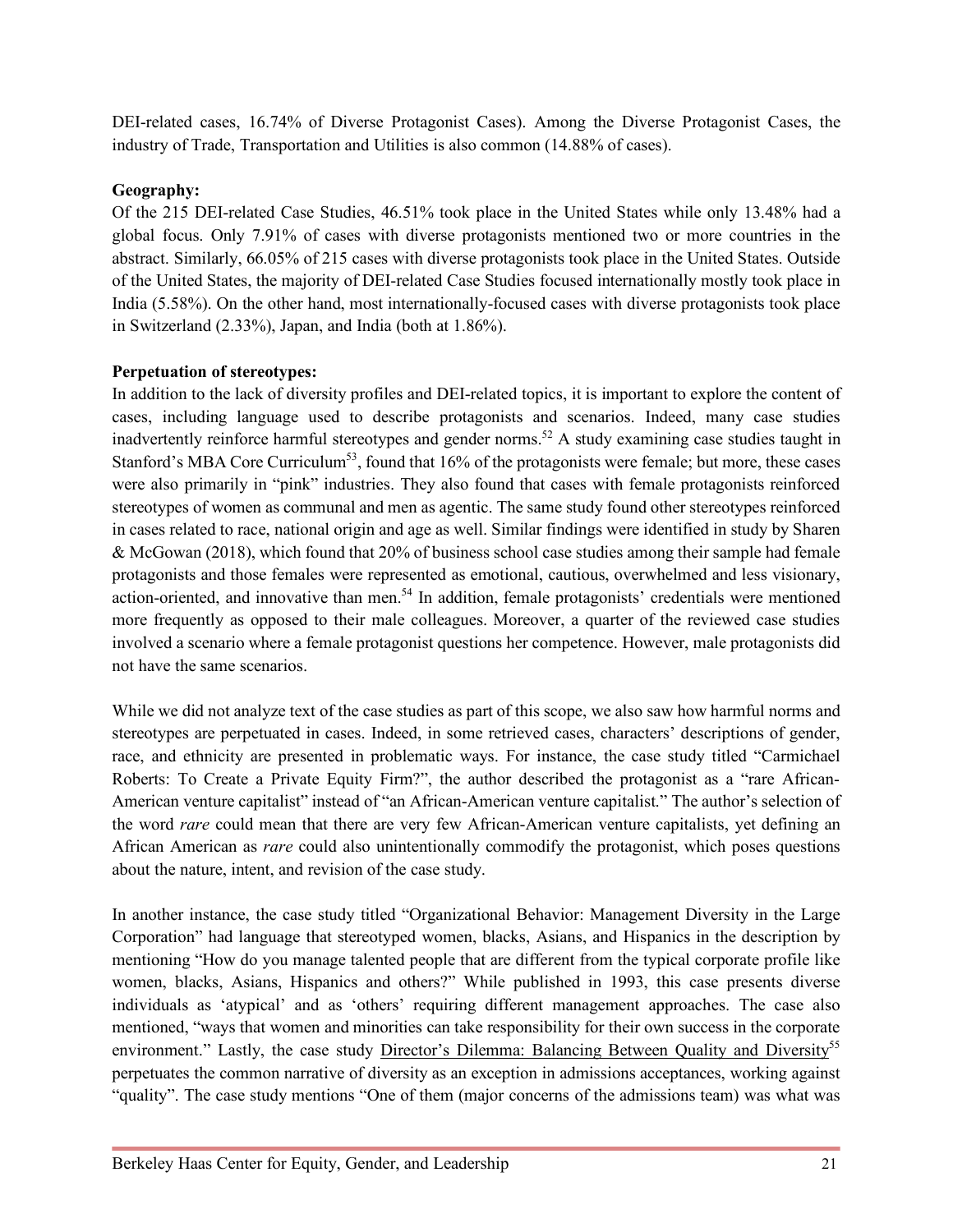the exact situation of IIM Kashipur in terms of quality and diversity?" The title of the case study as well as the description implies that more diversity in a program equals less quality; this is problematic and does not reflect the wealth of research on the business case for diversity illustrates the business benefits.<sup>56</sup>

Ultimately, it is important to acknowledge that quantity is not enough - cases and authors must also be aware and critical of how they can be perpetuating harmful stereotypes and norms.

## **Authors:**

The majority of the primary authors (those first listed) are male in both DEI-related Cases and Diverse Protagonist Case Studies. We did not analyze or explore race / ethnicity. Of the DEI-related cases, 55.35% of the primary authors are male while 42.33% are female authors. This doesn't mean that women were also not included as authors. On the contrary, most cases have multiple authors and include gender diversity among them. However, the primary author (those first listed) were predominantly male. Since case study publications generally require a professor / faculty member as a first author, this difference could hypothetically be linked to the representation gaps between male and female faculty in higher education.<sup>57</sup> Interestingly, there are certain professors that have written various cases related highlighting DEI scenarios in the workplace. The gender gap between male and female primary authors is greaters in *Diverse Protagonist Case Studies*, given that 67.91% of the primary authors are male while only 32.09% of the cases have a female primary author.

# **CALL TO ACTION**

This exercise has revealed various gaps and opportunities in case studies used in business school curriculum. The workplace and business world is increasingly diverse and dynamic. Based on this analysis, there are recommendations for case study authors and faculty, business schools and case study publications.

For case study authors & faculty:

- 1. **Use cases with diverse protagonists and on DEI topics.** Use EGAL's Case Compendium to identify cases. We have created a survey tool for any faculty member (at Haas and beyond) to help find cases appropriate for their particular context. We review this survey monthly to respond to faculty needs and requests.
- 2. **Write and publish more case studies with diverse protagonists -- particularly intersectional identities.** The majority of cases with diverse protagonists were on white women followed by nonwhite men. Few case studies incorporated discussion of other identities, especially identities that can be "hidden"58 such as people of diverse sexual orientation. Case studies that incorporate various intersections of identities are critical.
- 3. **Write and publish on topics of DEI outside of Human Resource Management / Organizational Behavior-- and particularly across core curriculum courses.** Businesses are integrating DEI considerations across their operations, not just related to HR and the workplace. As examples, Unilever has mandated that none of its marketing perpetuates harmful norms, and that brands must actually promote positive norms. Secondly, in recent years Google teams focused on equity and inclusion have proliferated across product development and marketing (e.g., Equity Engineering, Machine Learning Fairness, Responsible AI). To reflect these new realities business schools need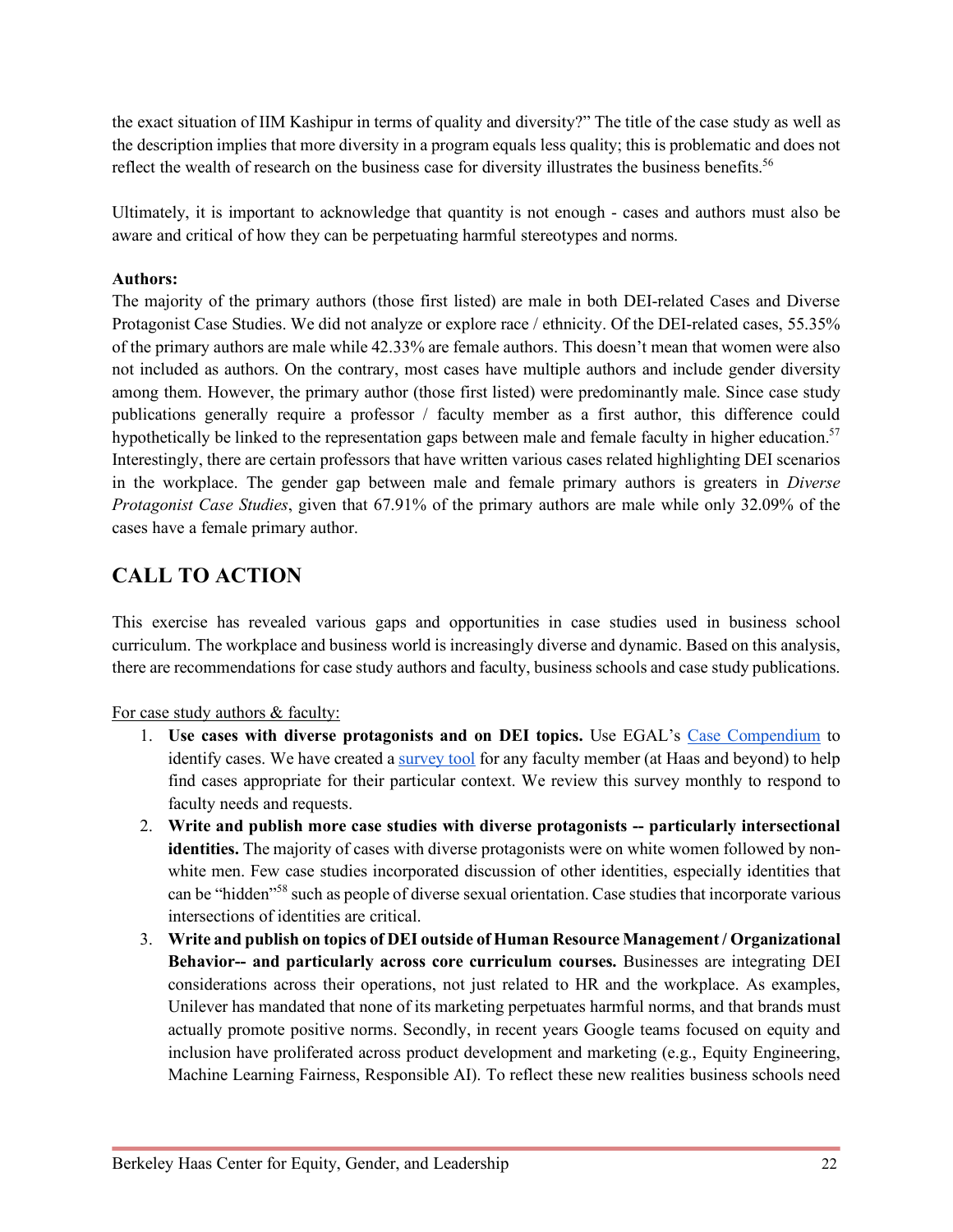to keep up and have cases that incorporate learnings that are necessary for business leaders of today and tomorrow.

- 4. **Ensure case study language that one writes or uses in classes does not commodify / discriminate against certain identities, and/or perpetuate stereotypes and harmful norms.** Several case studies incorporated problematic language related to DEI. EGAL has developed a Glossary of Key Terms for Equity Fluent Leaders as a starting point for authors - including DEI language, potentially problematic terms and alternatives, as well as gender pronouns and rules of thumb. However, the reflection of stereotypes and harmful norms in cases highlights a much larger issue of biases of case study authors, which are often faculty.
- 5. **Utilize and partner with centers, such as EGAL.** For faculty at Haas, EGAL can help write case studies or support research in case study development. Faculty at other universities may have similar centers to draw on. Also, EGAL can help faculty identify appropriate cases to use in different classroom settings. We have created a survey tool for any faculty member (at Haas and beyond) to help find cases appropriate for their particular context. We review this survey monthly to respond to faculty needs and requests.

## For business schools:

- 1. **Encourage and incentivize faculty to utilize case studies with diverse protagonists or case studies on DEI topics in their courses -- assuming the case(s) align with their course and teaching goals.** Many faculty use the same case studies year after year. While this can provide comfort and expertise in facilitating a certain case, there is opportunity to explore diversifying the case studies used in classrooms to enhance equity fluency among students. See the EGAL Case Compendium outlining the case studies with diverse protagonists (tab 1) and case studies on DEI topics (tab 2). If faculty are interested in a case study on a particular topic and/or for a certain industry, they can fill out this form to request it. The EGAL team will then try to locate an appropriate case study for the individual and add it to the compendium over time.
- 2. **Partner with centers such as EGAL to write case studies filling key gaps, and informing faculty of case study options**. Leveraging and supporting centers with mandates to enhance equity fluency in education, such as EGAL, can enable case study publications to fill key gaps in publications and provide needed support to business schools.
- 3. **Educate case study authors / faculty on topics of power, privilege, discrimination, bias and structural inequities and how they can manifest in the classroom.** The trends in case studies around perpetuation of stereotypes and harmful norms reflects biases among case study authors who are faculty members. This is also reflected in the lack of diverse faculty at business schools. While diversifying faculty is important, also critical is working with current faculty around these topics to ensure they are not inadvertently reinforced in education.
- 4. **Relatedly, support faculty and lecturers with specific resources and educational opportunities to integrate DEI in the classroom.** A constraint to faculty using cases with diverse protagonists or on DEI-related topics is lack of comfort on sensitive topics of diversity. Resources and educational opportunities to learn how to facilitate cases and incorporate DEI topics in their classrooms is important. For example, how can faculty facilitate tough conversations around identity or navigate when different challenges are brought up from students? We encourage business schools to provide educational support, tools and resources for faculty on topics such as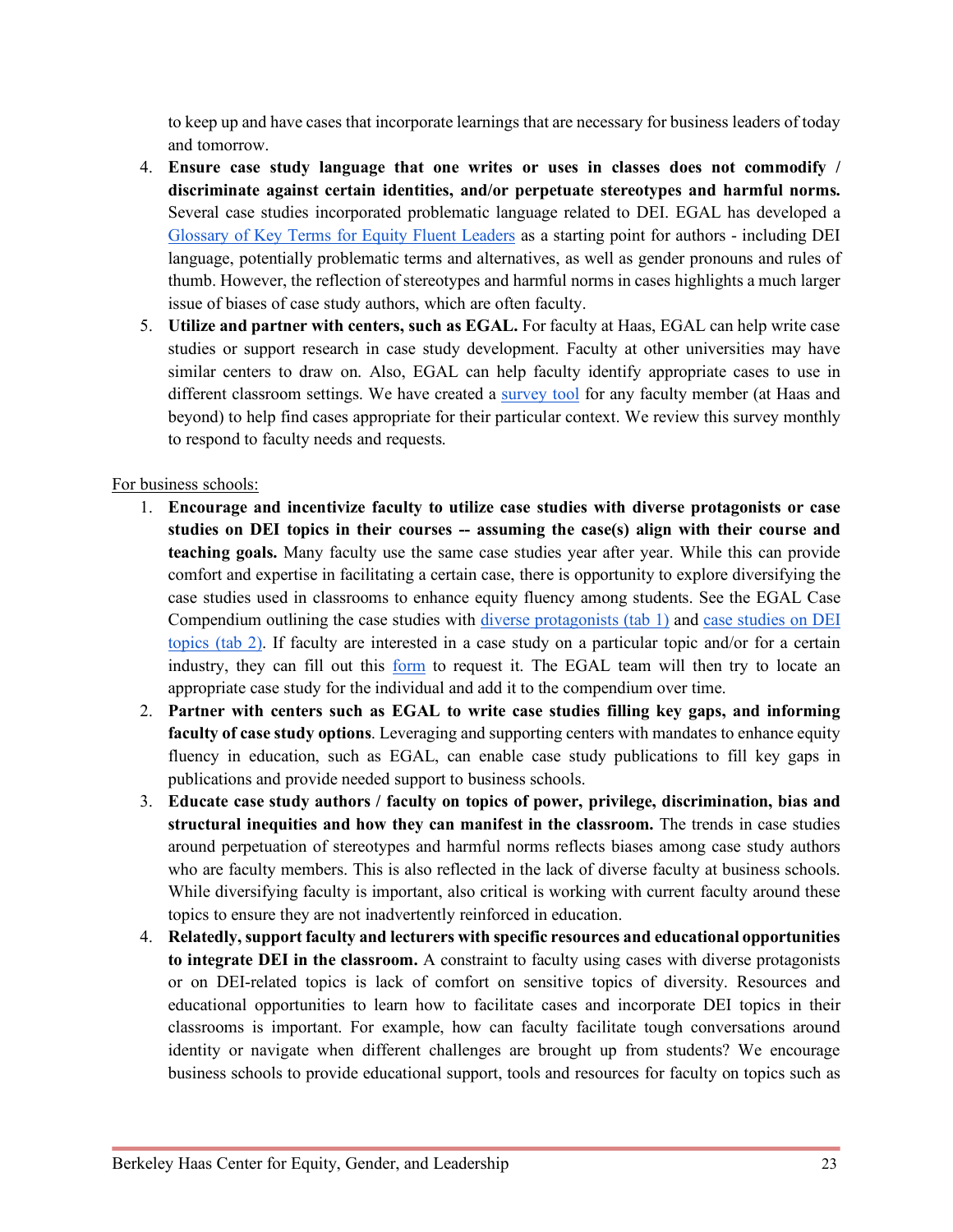navigating tough conversations in the classroom and supporting inclusive classroom environments for students of all identities.

## For case study publications:

- **1. Review case study applications and descriptions for problematic language that reinforces stereotypes and harmful norms, and flag this type of language.**
- **2. Incentivize and encourage new case studies.** In particular, this includes case studies written on DEI-related topics outside of the workplace and HR and case studies on diverse protagonists. For female protagonists, encourage case studies outside of gendered industries and domains.
- **3. Encourage diversity in terms of who is writing case studies.** The majority of case studies including with diverse protagonists and on DEI topics - are written by men. We have not assumed their race or other aspects of their identity that can be hidden. We encourage case study publications to explore how to incentivize more diversity in case study authors and perspectives.

EGAL is dedicated to advancing equity fluency among students and business leaders. As part of this mission and based on this analysis, EGAL will work to fill various gaps. In particular, EGAL commits to:

- → Write case studies with diverse protagonists, particularly those representing intersectional identities and in industries/disciplines outside of HR and organizational management.
- → Write case studies on DEI-related topics relevant to core courses, particularly where they are missing. Where and when possible, we will prioritize diverse protagonists representing intersectionality.
- → Support faculty in writing / researching new cases (particularly for the above criteria), as well as finding relevant cases for use in their classrooms. The compendium is meant to fill this gap, as well as the survey tool for specific help and support. We will continue to update the compendium.
- → Work with the D&I team at Haas to share the compendium and this analysis with their team and the broader Haas community, particularly faculty members and lecturers. In addition, we will work with the D&I team to highlight needed training and support for faculty and lecturers to appropriately and effectively integrate cases in their courses. Where possible and requested, we will help the D&I team in such training.

It is critical that the education system is able to respond to the needs of its students and the evolving business needs, as well as the world more broadly. There is both a gap and an opportunity related to business school case studies. Advancing equity fluency among current and future business leaders is critical for sustainable, successful businesses in an increasingly interconnected world.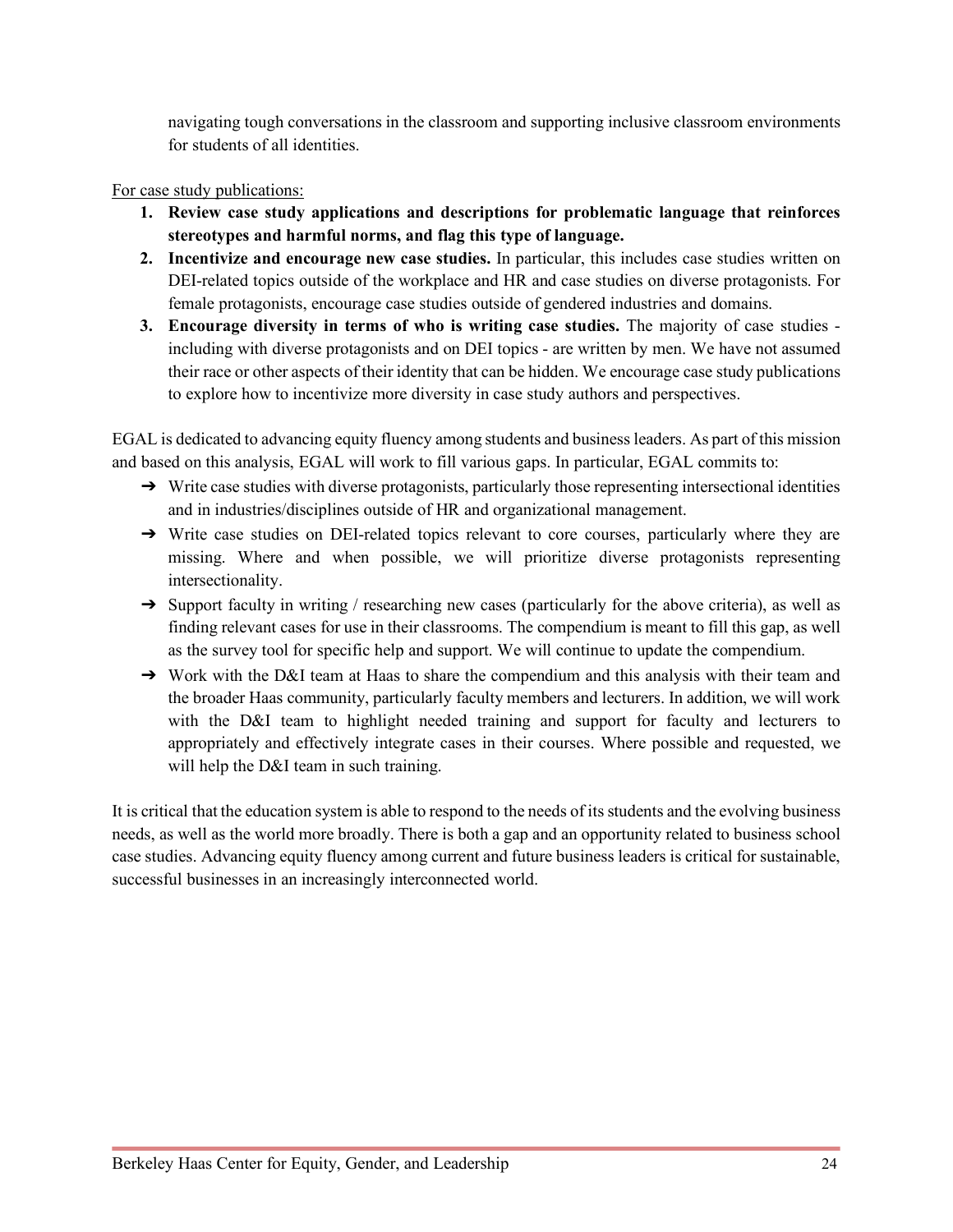# **APPENDIX**

- *Description of Case Study:* The majority of case studies included a description, which was utilized to analyze and categorize its Target Segment, Identity/ites of Focus, Main Diversity and Inclusion Topic, and Geographic Location.
- *Learning Objective:* The majority case studies included the learning objective of the case study, which was also utilized to analyze and categorize its Target Segment, Identity/ites of Focus, Main Diversity and Inclusion Topic, and Geographic location. When case studies did not include a learning objective, the description of the case study was mostly utilized to determine such information.
- *Discipline:* Accounting and Finance, Business and Government Relations, Business Ethics, Business Information Systems, Economics, Entrepreneurship, Finance, General Management, Information Systems, International Business, Marketing, Operations Management, Human Resource Management / Organizational Behavior, and Strategy. Most discipline categories were provided by the Harvard Business Review. If they were not disclosed, disciplines were selected based on the descriptions provided by the case studies. https://www.unr.edu/business/departments-and-disciplines and https://www.wit.ie/schools/business/business\_discipline\_areas
- *Potential Core Courses Appropriate to Use:* Applied Innovation Elective, Brand Management, Business History, Career Planning/Advancement, Corporate Social Responsibility, Corporate Strategy, Data and Decisions, Economics for Business Decision-Making, Ethics and Responsibility in Business, Financial Accounting, Fundamentals of Design Thinking, General Management, Growth Strategy, International Business, Introduction to Finance, Leadership Communication, Leading People, Macroeconomics in the Global Economy, Marketing Strategy, Negotiations, Operations, Organizational Culture, Organizational Development, Portfolio Management, Social Entrepreneurship, and Strategic Leadership. This category emerged from understanding if disciplines could be linked to courses provided by the Haas School of Business. Potential Core Courses were selected based on UC Berkeley's MBA Curriculum<sup>59</sup>. To ensure each case study was categorized appropriately, courses were selected based on the description of the case, the key words listed in the "Subjects" section disclosed within the Case Study, and by crossreferencing the syllabus of each course with the description of the case study. (Verify if there is a leadership course that was added from another university's curriculum).
- *Identity/ies of Protagonists:* Age Diversity, Asylee/Refugee Diversity, Gender Diversity, Immigrant/First-generation Diversity, Physical and Psychological Diversity, Political Views Diversity, Racial/Ethnic Diversity, Religious/Spiritual Diversity, Sexual Orientation Diversity, Socio-economic Diversity, N/A. To avoid excluding certain diversity identities, categories such as "Age Diversity", "Gender Diversity", "Religious Diversity" were created. Although it is not an exhaustive list of all possible identities a person can relate to, this section was done with the aim of understanding trends and gaps in the way profiles are portrayed in case studies. To ensure the research was the least biased as possible, each case study was categorized based on the description provided. Given that it is not possible to accurately define a protagonists' gender, religion, and age based on a search engine search, the categories of "Religious Diversity" , "Political Diversity",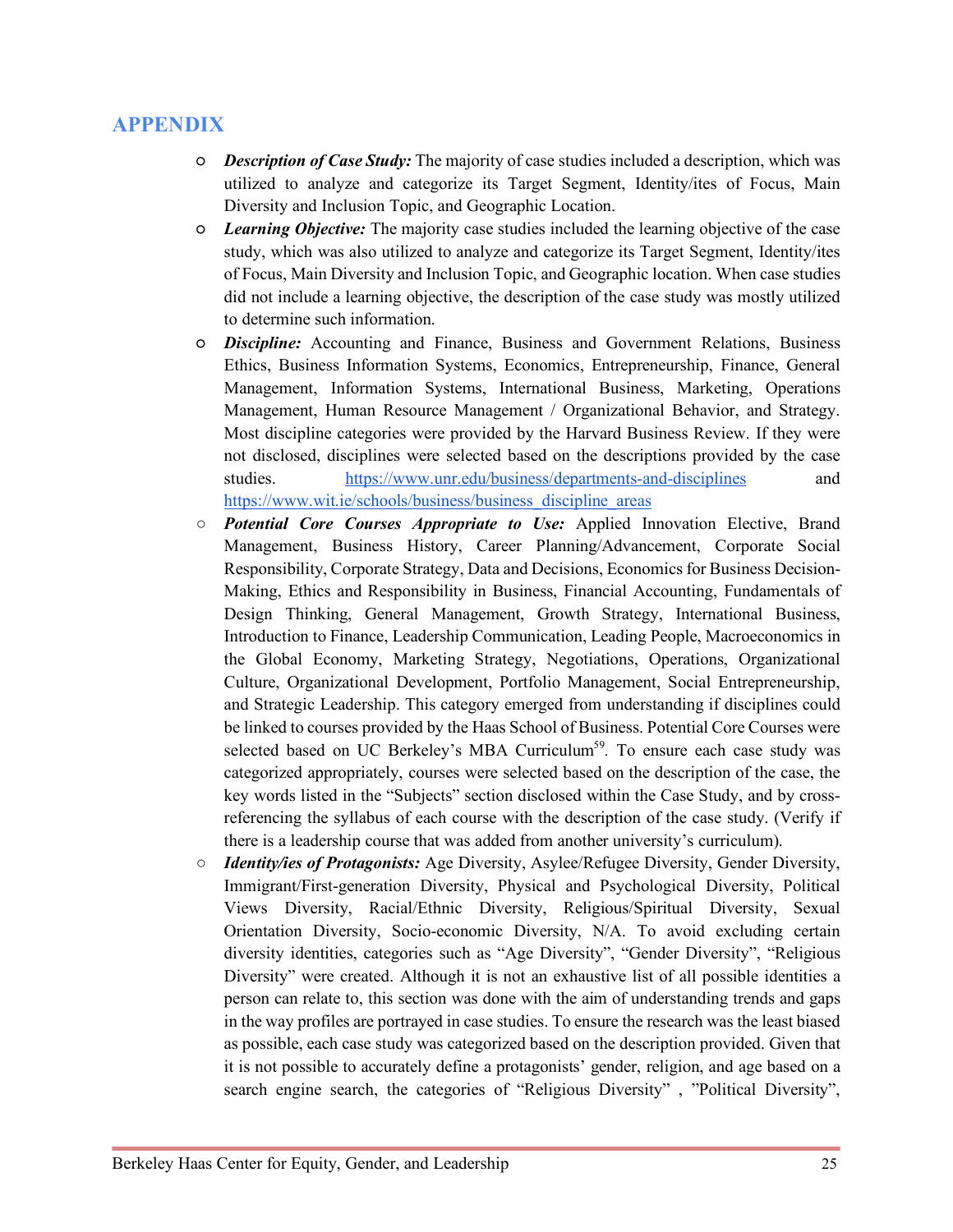"Refugee/Asylee Diversity" etc were not selected unless the description disclosed this information. If we were unable to confirm such information, we did not include the category.

- *Industry*: Our list for Industry Sector was retrieved from the United States Department of Labor $^{60}$  which grouped industries in the United States into ten main categories including: Natural Resources and Mining, Construction, Manufacturing, Trade, Transportation, and Utilities, Information, Financial Services, Professional and Business Services, Education and Health Services, Leisure and Hospitality, and Other Services.<sup>61</sup>
- *Publishers' Name:* ABI/Inform Global, Asian Case Research Journal, Asian Case Research Journal, Babson College Case Studies, Berkeley Haas School of Business, Business Case Journal, Business Source Complete, California Management Review, Darden Business Publishing, Emerald Insight Case Studies, Harvard Business Publishing, IMD Case Studies, Ivey Cases (University of Western Ontario Free Cases), Journal of Business Case Studies, Journal of Business Cases and Applications, Journal of Case Research in Business and Economics, Journal of Information Technology Teaching Cases, LearningEdge at MIT Sloan, MarketLine Advantage, Stanford Business School Case Database, The Asian Business Case Centre, and The Case Center.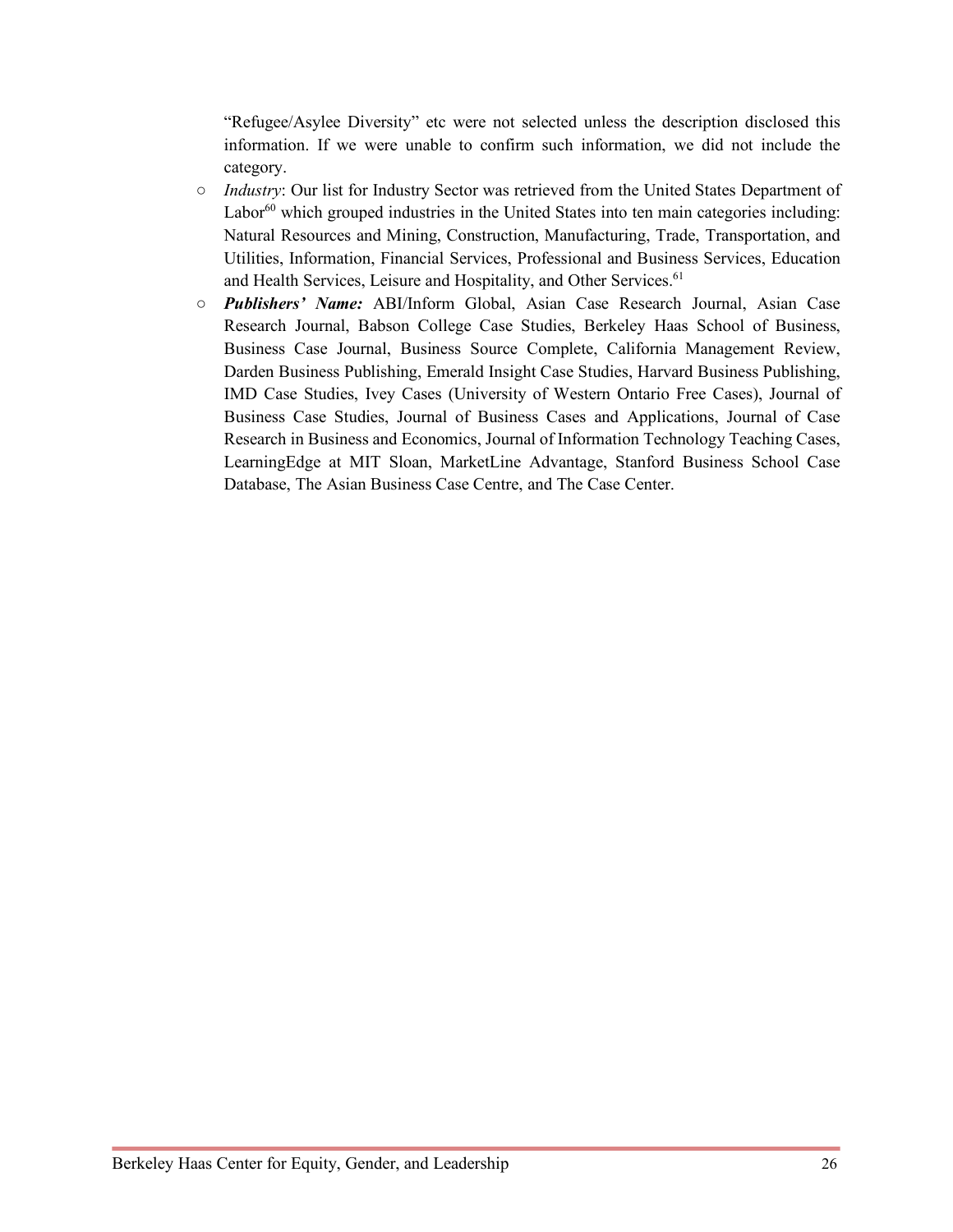#### **ENDNOTES**

 $\overline{a}$ 

<sup>1</sup> Byrne, J. (2012). *How the world's top business schools teach their students.* Poets & Quants. Retrieved from https://poetsandquants.com/2012/11/18/how-the-worlds-top-business-schools-teach-their-mbas/.

<sup>2</sup>Moules, J. (2018, September 24). MBA Case Studies Lack Female Leaders. Retrieved from https://www.ft.com/content/036144a8-9f07-11e8-85da-eeb7a9ce36e4

<sup>3</sup> This estimate was identified on May 5, 2020 through the "main case" search function on Harvard Business Publishing (https://hbsp.harvard.edu/search?N=4294930433&&Nrpp=25&action=refined).

 $4(2017)$ . HBS Case Studies Need Diversity - Now. Poets & Quants. Retrieved from

https://poetsandquants.com/2017/04/27/hbs-prof-case-studies-need-diversity-now/?pq-category=business-schoolnews

<sup>5</sup> Symons, L. (2016, March 10). Only 11% of Top Business School Case Studies Have a Female Protagonist. Retrieved from https://hbr.org/2016/03/only-11-of-top-business-school-case-studies-have-a-female-protagonist

 $6$  Intersectionality is a term a term meaning that people can experience overlapping forms of discrimination based on social categorizations such as gender, race, ethnicity, sexual preference and socio-economic status.

<sup>7</sup> Symons, L., & Ibarra, H. (2014, April 28). What the Scarcity of Women in Business Case Studies Really Looks Like. Retrieved from https://hbr.org/2014/04/what-the-scarcity-of-women-in-business-case-studies-really-looks-like <sup>8</sup> Soule, S. A., Drabkin, D., & Mackenzie, L. (2019, June 24). The Stereotypes in MBA Case Studies. Retrieved from https://hbr.org/2019/06/the-stereotypes-in-mba-case-studies; Sharen, C. M., & McGowan, R. A. (2018, November 9). Invisible or Clichéd: How Are Women Represented in Business Cases? - Colleen M. Sharen, Rosemary A. McGowan, 2019. Retrieved from

https://journals.sagepub.com/doi/abs/10.1177/1052562918812154?journalCode=jmed

<sup>9</sup> Ammerman, C., Trumbore, A., & Ajayi-Ore, L. (2019, June 24). The Case for Female Protagonists - Harvard Business Publishing Education. Retrieved from https://hbsp.harvard.edu/inspiring-minds/the-case-for-femaleprotagonists

 $10$  Ammerman, C., Trumbore, A., & Ajayi-Ore, L. (2019, June 24). The Case for Female Protagonists - Harvard Business Publishing Education. Retrieved from https://hbsp.harvard.edu/inspiring-minds/the-case-for-femaleprotagonists

<sup>11</sup> Vivian Hunt, Dennis Layton, and Sara Prince. (2015, January). "Why Diversity Matters." Retrieved from https://www.mckinsey.com/business-functions/organization/our-insights/why-diversity-matters.

<sup>12</sup> See a compendium of research on the business case related to diversity: Business Case Tracker for Diversity in the Workplace (Berkeley Haas' Center for Equity, Gender & Leadership).

https://docs.google.com/spreadsheets/d/1Ngbh5TXF4AKEdm1eUMPDIbmIHAn7Qorx/edit#gid=331876408.

<sup>13</sup> Kennedy, J., & Kray, L. (2014, December 4). Who Is Willing to Sacrifice Ethical Values for Money and Social Status? Gender Differences in Reactions to Ethical Compromises. Retrieved from https://papers.ssrn.com/sol3/papers.cfm?abstract\_id=2532701

<sup>14</sup> Kennedy, J., & Kray, L. (2014, December 4). Who Is Willing to Sacrifice Ethical Values for Money and Social

Status? Gender Differences in Reactions to Ethical Compromises. Retrieved from

https://papers.ssrn.com/sol3/papers.cfm?abstract\_id=2532701

<sup>15</sup> (2019, June 11). Unilever's Purpose-led Brands Outperform. Retrieved from

https://www.unilever.com/news/press-releases/2019/unilevers-purpose-led-brands-outperform.html

<sup>16</sup> (2018, October 17). Landu, J. Why Cultural Sensitivity Should Be A Forethought Not An Afterthought. Retrieved from https://www.forbes.com/sites/forbesnycouncil/2018/10/17/why-cultural-sensitivity-should-be-a-forethoughtnot-an-afterthought/#3e6db5fd1b69

<sup>17</sup> MacLellan, L.(2018, December 30). Business School Case Studies Depict Women As More Overwhelmed and Less Visionary. Retrieved from https://qz.com/work/1479628/business-school-case-studies-are-biased-againstwomen-leaders/

<sup>18</sup> Moules, J. (2019, June 14). Why Business Schools Still Have a Diversity Problem. Retrieved from https://www.ft.com/content/2276cf1e-86bc-11e9-97ea-05ac2431f453

<sup>19</sup> A central problem in reporting and measuring diversity in MBA programs is how "minority" is defined. In the parlance of graduate business education, "U.S. minorities" are usually defined as African American or black, Hispanic or Latinx, Asian American, Native Hawaiian/Pacific Islander, or two or more races. However, there is no commonly adhered-to standard for schools in reporting these populations; some use Asian-American students, by far the largest non-Caucasian group that applies to and attend B-school in the U.S., as a way to offset low enrollment of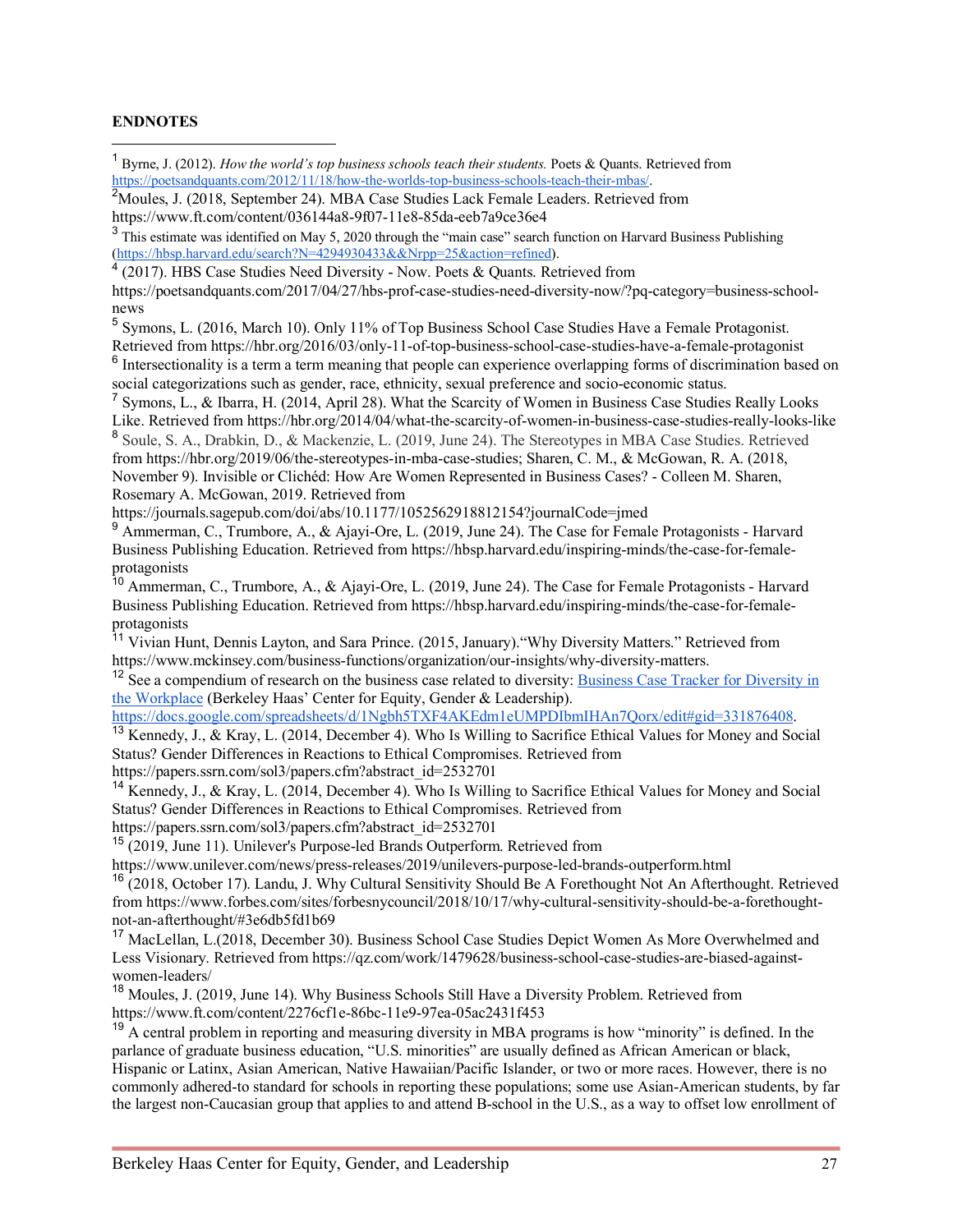$\overline{a}$ black and Latinx students. Ethier, M. (2020, April 6). Minorities At The Top 25 U.S. MBA Programs. Retrieved from https://poetsandquants.com/2020/04/06/minorities-at-the-top-25-u-s-mba-programs/

<sup>20</sup> Ethier, M. (2020, April 6). Minorities At The Top 25 U.S. MBA Programs. Retrieved from https://poetsandquants.com/2020/04/06/minorities-at-the-top-25-u-s-mba-programs/

<sup>21</sup>Fernandes, D. (2019, June 1). At Harvard Business School, diversity remains elusive - The Boston Globe. Retrieved from https://www.bostonglobe.com/metro/2019/06/01/harvard-business-school-diversity-remainselusive/bpyxP4cE1iCQJdLbHQEaQI/story.html

<sup>22</sup> Understanding Underrepresented Populations in the Business School Pipeline. (2018). Retrieved from https://www.gmac.com/-/media/files/gmac/research/research-report-series/rr-16-02-underrepresented-populationsv2.pdf

<sup>23</sup> Understanding Underrepresented Populations in the Business School Pipeline. (2018).

<sup>24</sup> MIT Ranks Well in Ethnic Diversity Study. (2019, January 31). Retrieved from

https://www.collegefactual.com/colleges/massachusetts-institute-of-technology/news/massachusetts-institute-oftechnology-2019-college-diversity-ethnic-ranking/Diversity in the Curriculum. (2012). Retrieved from https://www.mbaroundtable.org/diversity

<sup>25</sup>Life at Harvard: Diversity & Inclusion. (2020). Retrieved from https://college.harvard.edu/life-atharvard/diversity-inclusion; Diversity at Stanford GSB. (2020). Retrieved from

https://www.gsb.stanford.edu/experience/diversity; University of California, Berkeley. (2020). Diversity and Inclusion: Full-Time MBA: Berkeley Haas. Retrieved from https://mba.haas.berkeley.edu/student-life/diversity; Fostering Inclusion and Diversity. (2020, April 30). Retrieved from https://som.yale.edu/programs/executiveeducation/for-individuals/leadership/fostering-inclusion-and-diversity

<sup>26</sup> UC Berkeley's Haas School of Business. (2017). Equity Fluent Leadership. Retrieved from https://haas.berkeley.edu/mba/academics/course-planning/areas-of-emphasis/equity-fluent-leadership/ <sup>27</sup> https://haas.berkeley.edu/equity/

<sup>28</sup> Case studies were acquired from the following publishers: Amity Business Academies, Babson College Case Studies, Berkeley Haas School of Business, Business Case Journal, California Management Review (Berkeley-Haas' Premier Management Journal), Columbia CaseWorks, Copenhagen Business School, Darden Business Publishing, ESSEC Business School, Harvard Business Review, IBS Case Development Center, IMD Case Studies, INSEAD, Ivey Publishing, Stanford Business School Case Database, The Case Center, etc.

<sup>29</sup> Designing Search: Results Pages. (2013, October 25). Retrieved from https://uxmag.com/articles/designingsearch-results-pages

<sup>30</sup> Park, J. (n.d.). Contact. Retrieved April 2020, from https://cmr.berkeley.edu/contact

<sup>31</sup> (2017). HBS Prof: Case Studies Need Diversity — Now. *Poets & Quants.* https://poetsandquants.com/2017/04/27/hbsprof-case-studies-need-diversity-now/?pq-category=business-school-news

<sup>32</sup> Industries at a Glance: NAICS Code Index. (2020, April 30). Retrieved from

https://www.bls.gov/iag/tgs/iag\_index\_naics.htm

<sup>33</sup> According to the U.S. Department of Labor Statistics, the Information Sector comprises "establishments engaged in the following processes: (a) producing and distributing information and cultural products, (b) providing the means to transmit or distribute these products as well as data or communications, and (c) processing data."

<sup>34</sup> The list of disciplines retrieved from the University of Nevada are: Accounting, Economics, Entrepreneurship, Finance, Information Systems, International Business, Management, and Marketing.

<sup>35</sup> Departments and Disciplines: College of Business. (n.d.). Retrieved November 10, 2019, from https://www.unr.edu/business/departments-and-disciplines

<sup>36</sup> The list of additional disciplines include: Business and Government Relations, Business Ethics, Business Information Systems, Law, Leadership, Operations Management, Human Resource Management / Organizational

<sup>37</sup> University of California, Berkeley. (2020). Curriculum: Full-Time MBA: Berkeley Haas. Retrieved March 2020, from https://mba.haas.berkeley.edu/academics/curriculum

 $38$  Rogers, S. S., & Collins, D. (2018, October 25). Fairview Capital. Retrieved from

https://hbsp.harvard.edu/product/319050-PDF-ENG?Ntt=Steven+rogers&itemFindingMethod=Search

<sup>39</sup> We use the following definition of "culture": Organizational culture defines the proper way to behave within the organization. This culture consists of shared beliefs and values established by leaders and then communicated and reinforced through various methods, ultimately shaping employee perceptions, behaviors and understanding. This definition was drawn from SHRM (the Society for Human Resource Management).